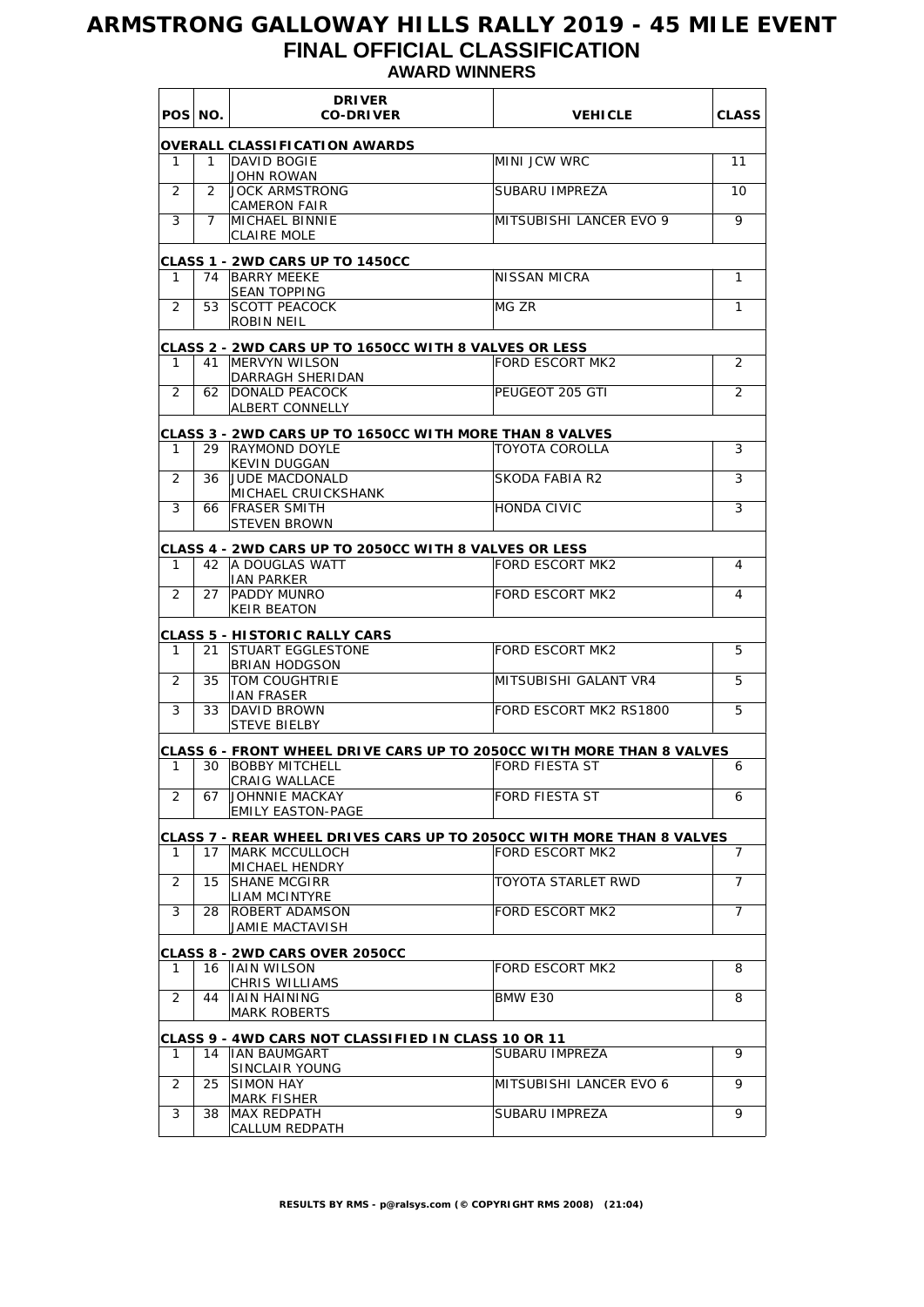## **ARMSTRONG GALLOWAY HILLS RALLY 2019 - 45 MILE EVENT FINAL OFFICIAL CLASSIFICATION AWARD WINNERS**

| POS NO.        |                     | <b>DRIVER</b><br><b>CO-DRIVER</b>                                        | <b>VEHICLE</b>          | <b>CLASS</b>    |
|----------------|---------------------|--------------------------------------------------------------------------|-------------------------|-----------------|
|                |                     | <b>CLASS 10 - GROUP A 4WD, S2000 &amp; R4 CARS</b>                       |                         |                 |
| 1              | 8                   | <b>SCOTT BEATTIE</b><br>PAULA SWINSCOE                                   | MITSUBISHI LANCER EVO 7 | 10 <sup>1</sup> |
| $\overline{2}$ | 12                  | KEITH MORRIS<br><b>TERRY MALLIN</b>                                      | MITSUBISHI LANCER EVO 9 | 10 <sup>1</sup> |
| 3              |                     | 11 ALAN DICKSON<br><b>MARTIN FORREST</b>                                 | MITSUBISHI LANCER EVO 9 | 10              |
|                |                     | <b>CLASS 11 - WRC AND R5 CARS</b>                                        |                         |                 |
| $\mathbf{1}$   |                     | 4 STEPHEN PETCH<br>MICHAEL WILKINSON                                     | <b>FORD FIESTA WRC</b>  | 11              |
| $\overline{2}$ | 3                   | <b>RORY YOUNG</b><br><b>ALLAN CATHERS</b>                                | <b>FORD FIESTA R5</b>   | 11              |
|                |                     | AWARD - HIGHEST PLACED EAST AYRSHIRE CAR CLUB CREW                       |                         |                 |
| 1              |                     | 64 DAVID MCLEOD<br><b>EAMONN BOYLE</b>                                   | <b>CHRYSLER SUNBEAM</b> | $\overline{7}$  |
|                |                     | AWARD - BRIAN ALLAN MEMORIAL AWARD - 1ST REAR WHEEL DRIVE CAR            |                         |                 |
| 1              |                     | 17 MARK MCCULLOCH<br>MICHAEL HENDRY                                      | FORD ESCORT MK2         | $\overline{7}$  |
|                |                     | AWARD - LAWRENCE CLARK TROPHY - CO-DRIVER RESIDENT IN DG POSTAL DISTRICT |                         |                 |
|                |                     | 44   MARK ROBERTS (CO-DRIVER)                                            | BMW E30                 | 8               |
|                |                     | AWARD - BARBARA ARMSTRONG AWARD - HIGHEST FEMALE DRIVER                  |                         |                 |
|                |                     | 65 CAROLINE CARSLAW (DRIVER)                                             | FORD FIESTA R2          | 3               |
|                |                     | AWARD - BARBARA ARMSTRONG AWARD - HIGHEST FEMALE CO-DRIVER               |                         |                 |
| 1              | 7                   | CLAIRE MOLE (CO-DRIVER)                                                  | MITSUBISHI LANCER EVO 9 | 9               |
|                |                     | AWARD - ROBBIE MURPHIE AWARD - SPIRIT OF THE RALLY                       |                         |                 |
|                | <b>JAS P WILSON</b> |                                                                          |                         |                 |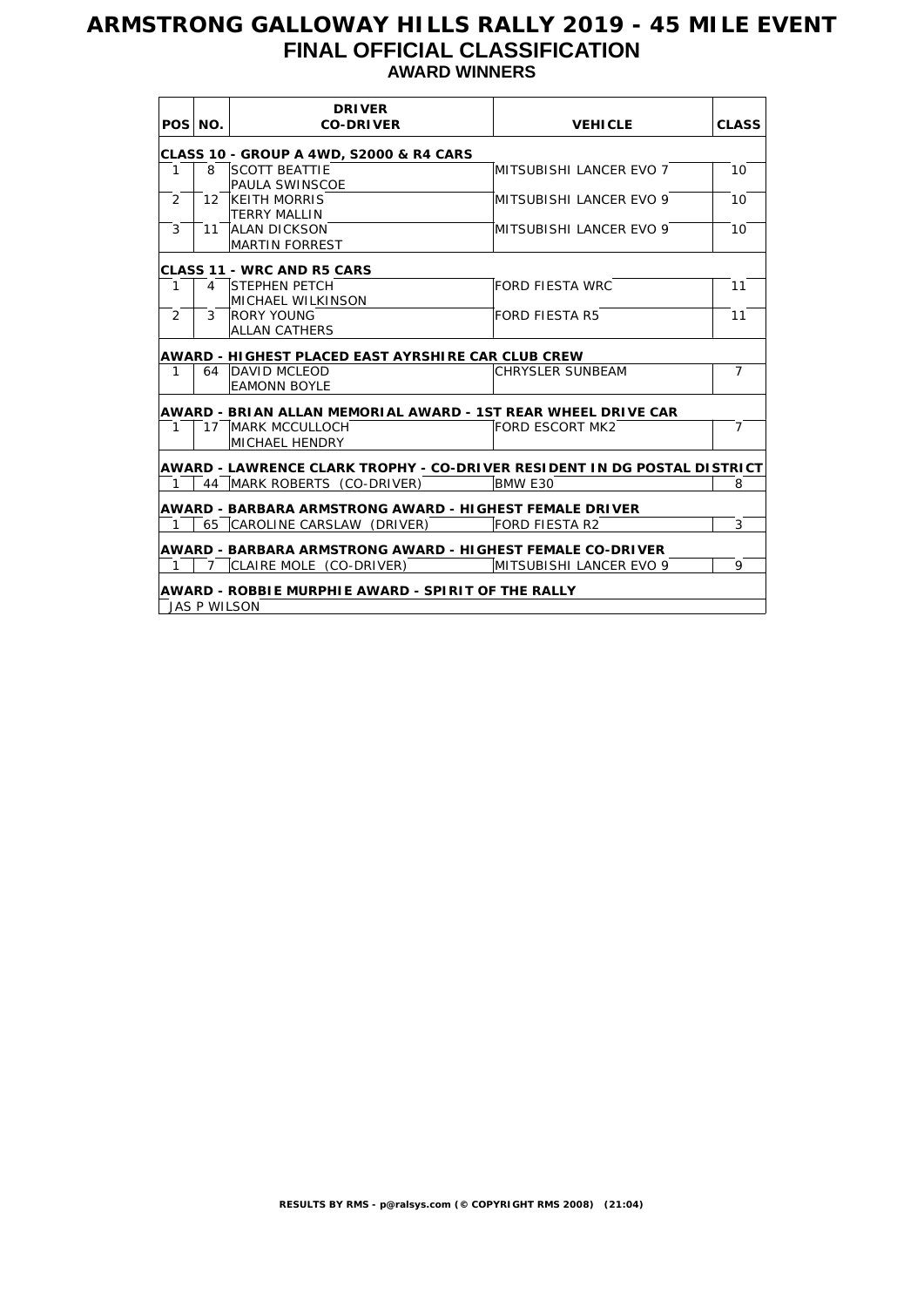### **ARMSTRONG GALLOWAY HILLS RALLY 2019 - 45 MILE EVENT FINAL OFFICIAL CLASSIFICATION OVERALL**

| POS NO.        |                   | <b>DRIVER</b><br><b>CO-DRIVER</b>                            | <b>CLASS</b>   | <b>VEHICLE</b>                           | <b>TOTAL</b><br><b>STAGE</b><br><b>TIME</b> | <b>PEN</b> | <b>TOTAL</b><br><b>TIME</b> | <b>DIFF</b><br><b>LEADER</b><br><b>PREV</b> |
|----------------|-------------------|--------------------------------------------------------------|----------------|------------------------------------------|---------------------------------------------|------------|-----------------------------|---------------------------------------------|
| $\mathbf{1}$   | $\mathbf{1}$      | DAVID BOGIE<br><b>JOHN ROWAN</b>                             | 11             | MINI<br><b>JCW WRC</b>                   | 41:15.2                                     |            | 41:15.2                     | $***$ . * * *<br>$***.**$                   |
| 2              | 2                 | <b>JOCK ARMSTRONG</b><br><b>CAMERON FAIR</b>                 | 10             | SUBARU<br><b>IMPREZA</b>                 | 42:23.5                                     |            | 42:23.5                     | $+1:08.3$<br>$+1:08.3$                      |
| 3              | $\overline{7}$    | MICHAEL BINNIE<br><b>CLAIRE MOLE</b>                         | 9              | <b>MITSUBISHI</b><br><b>LANCER EVO 9</b> | 43:07.8                                     |            | 43:07.8                     | $+1:52.6$<br>$+44.3$                        |
| 4              | 4                 | <b>STEPHEN PETCH</b><br>MICHAEL WILKINSON                    | 11             | <b>FORD</b><br><b>FIESTA WRC</b>         | 43:16.3                                     |            | 43:16.3                     | $+2:01.1$<br>$+8.5$                         |
| 5              | 3                 | <b>RORY YOUNG</b><br><b>ALLAN CATHERS</b>                    | 11             | <b>FORD</b><br><b>FIESTA R5</b>          | 43:28.5                                     |            | 43:28.5                     | $+2:13.3$<br>$+12.2$                        |
| 6              | 8                 | <b>SCOTT BEATTIE</b><br><b>PAULA SWINSCOE</b>                | 10             | MITSUBISHI<br><b>LANCER EVO 7</b>        | 44:22.6                                     |            | 44:22.6                     | $+3:07.4$<br>$+54.1$                        |
| $\overline{7}$ | $12 \overline{ }$ | <b>KEITH MORRIS</b><br><b>TERRY MALLIN</b>                   | 10             | MITSUBISHI<br><b>LANCER EVO 9</b>        | 45:11.4                                     |            | 45:11.4                     | $+3:56.2$<br>$+48.8$                        |
| 8              | 14                | <b>IAN BAUMGART</b><br><b>SINCLAIR YOUNG</b>                 | 9              | SUBARU<br><b>IMPREZA</b>                 | 45:41.0                                     |            | 45:41.0                     | $+4:25.8$<br>$+29.6$                        |
| 9              | 11                | <b>ALAN DICKSON</b><br><b>MARTIN FORREST</b>                 | 10             | MITSUBISHI<br><b>LANCER EVO 9</b>        | 46:18.0                                     |            | 46:18.0                     | $+5:02.8$<br>$+37.0$                        |
| 10             | 17                | MARK MCCULLOCH<br>MICHAEL HENDRY                             | $\overline{7}$ | FORD<br><b>ESCORT MK2</b>                | 46:18.5                                     |            | 46:18.5                     | $+5:03.3$<br>$+0.5$                         |
| 11             | 15                | <b>SHANE MCGIRR</b><br>LIAM MCINTYRE                         | $\overline{7}$ | <b>TOYOTA</b><br><b>STARLET RWD</b>      | 46:31.3                                     |            | 46:31.3                     | $+5:16.1$<br>$+12.8$                        |
| 12             | 21                | STUART EGGLESTONE<br><b>BRIAN HODGSON</b>                    | 5              | <b>FORD</b><br><b>ESCORT MK2</b>         | 47:09.3                                     |            | 47:09.3                     | $+5:54.1$                                   |
| 13             | 25                | <b>SIMON HAY</b><br><b>MARK FISHER</b>                       | 9              | MITSUBISHI<br><b>LANCER EVO 6</b>        | 47:17.3                                     |            | 47:17.3                     | $+38.0$<br>$+6:02.1$                        |
| 14             | 16                | <b>IAIN WILSON</b><br>CHRIS WILLIAMS                         | 8              | <b>FORD</b><br><b>ESCORT MK2</b>         | 47:22.1                                     |            | 47:22.1                     | $+8.0$<br>$+6:06.9$                         |
| 15             | 22                | <b>JOHN RINTOUL</b><br>ROSS HYND                             | 10             | <b>SKODA</b><br>FABIA                    | 47:23.5                                     |            | 47:23.5                     | $+4.8$<br>$+6:08.3$                         |
| 16             | 24                | <b>KEVIN CRAWFORD</b><br>ANDREW STEVENSON                    | 10             | <b>MITSUBISHI</b><br><b>LANCER EVO 9</b> | 47:42.8                                     |            | 47:42.8                     | $+1.4$<br>$+6:27.6$<br>$+19.3$              |
| 17             | 30                | <b>BOBBY MITCHELL</b><br>CRAIG WALLACE                       | 6              | FORD<br>FIESTA ST                        | 48:17.8                                     |            | 48:17.8                     | $+7:02.6$<br>$+35.0$                        |
| 18             | 38                | MAX REDPATH<br><b>CALLUM REDPATH</b>                         | 9              | <b>SUBARU</b><br><b>IMPREZA</b>          | 48:34.3                                     |            | 48:34.3                     | $+7:19.1$<br>$+16.5$                        |
| 19             | 28                | <b>ROBERT ADAMSON</b><br>JAMIE MACTAVISH                     | $\overline{7}$ | <b>FORD</b><br><b>ESCORT MK2</b>         | 49:06.7                                     |            | 49:06.7                     | $+7:51.5$<br>$+32.4$                        |
| 20             | 35                | TOM COUGHTRIE<br><b>IAN FRASER</b>                           | 5              | MITSUBISHI<br><b>GALANT VR4</b>          | 49:08.2                                     |            | 49:08.2                     | $+7:53.0$<br>$+1.5$                         |
| 21             | 33                | DAVID BROWN<br><b>STEVE BIELBY</b>                           | 5              | <b>FORD</b><br><b>ESCORT MK2 RS1800</b>  | 49:09.6                                     |            | 49:09.6                     | $+7:54.4$<br>$+1.4$                         |
| 22             | 42                | A DOUGLAS WATT<br><b>IAN PARKER</b>                          | 4              | FORD<br><b>ESCORT MK2</b>                | 49:09.6                                     |            | 49:09.6                     | $+7:54.4$<br>**:**.*                        |
| 23             | 27                | PADDY MUNRO<br><b>KEIR BEATON</b>                            | 4              | FORD<br><b>ESCORT MK2</b>                | 49:10.6                                     |            | 49:10.6                     | $+7:55.4$<br>$+1.0$                         |
| 24             | 29                | RAYMOND DOYLE<br>KEVIN DUGGAN                                | 3              | <b>TOYOTA</b><br>COROLLA                 | 49:18.9                                     |            | 49:18.9                     | $+8:03.7$<br>$+8.3$                         |
| 25             | 31                | <b>JOHN LOWE</b><br>DAVE ROBSON                              | 5              | FORD<br><b>ESCORT</b>                    | 49:32.2                                     |            | 49:32.2                     | $+8:17.0$<br>$+13.3$                        |
| 26             | 49                | <b>PAUL COLLINS</b><br>ROBERT WOOD                           | 9              | <b>SUBARU</b><br><b>IMPREZA</b>          | 49:36.6                                     |            | 49:36.6                     | $+8:21.4$<br>$+4.4$                         |
| 27             | 45                | ROSS MCFADZEAN                                               | 9              | <b>SUBARU</b><br><b>IMPREZA</b>          | 49:45.8                                     |            | 49:45.8                     | $+8:30.6$                                   |
| 28             | 32                | SHONA HALE<br><b>ANDREW ROBINSON</b><br><b>GRAHAM WILCOX</b> | 5              | FORD<br><b>ESCORT</b>                    | 49:47.2                                     |            | 49:47.2                     | $+9.2$<br>$+8:32.0$                         |
| 29             | 48                | <b>MIKE MOATES</b>                                           | 9              | <b>SUBARU</b><br><b>IMPREZA</b>          | 50:26.3                                     |            | 50:26.3                     | $+1.4$<br>$+9:11.1$                         |
| 30             | 44                | <b>GARY MCDONALD</b><br><b>IAIN HAINING</b>                  | 8              | <b>BMW</b><br>E30                        | 50:36.6                                     |            | 50:36.6                     | $+39.1$<br>$+9:21.4$                        |
| 31             | 41                | <b>MARK ROBERTS</b><br>MERVYN WILSON                         | $\overline{2}$ | FORD<br><b>ESCORT MK2</b>                | 50:40.3                                     |            | 50:40.3                     | $+10.3$<br>$+9:25.1$                        |
| 32             | 57                | DARRAGH SHERIDAN<br>ANDY KELLY                               | 5              | FORD<br>ESCORT MK1 RS2000                | 50:41.2                                     |            | 50:41.2                     | $+3.7$<br>$+9:26.0$                         |
| 33             | 74                | ROY CAMPBELL<br><b>BARRY MEEKE</b><br><b>SEAN TOPPING</b>    | $\mathbf{1}$   | NISSAN<br>MICRA                          | 50:41.5                                     |            | 50:41.5                     | $+0.9$<br>$+9:26.3$                         |
| 34             | 54                | WILLIAM POLLOCK<br><b>HELEN BROWN</b>                        | $\overline{7}$ | FORD<br><b>ESCORT MK1</b>                | 50:46.0                                     |            | 50:46.0                     | $+0.3$<br>$+9:30.8$<br>$+4.5$               |
| 35             | 36                | JUDE MACDONALD<br>MICHAEL CRUICKSHANK                        | 3              | <b>SKODA</b><br>FABIA R2                 | 50:46.3                                     |            | 50:46.3                     | $+9:31.1$<br>$+0.3$                         |
|                |                   |                                                              |                |                                          |                                             |            |                             |                                             |

**RESULTS BY RMS - p@ralsys.com (© COPYRIGHT RMS 2008) (21:04)**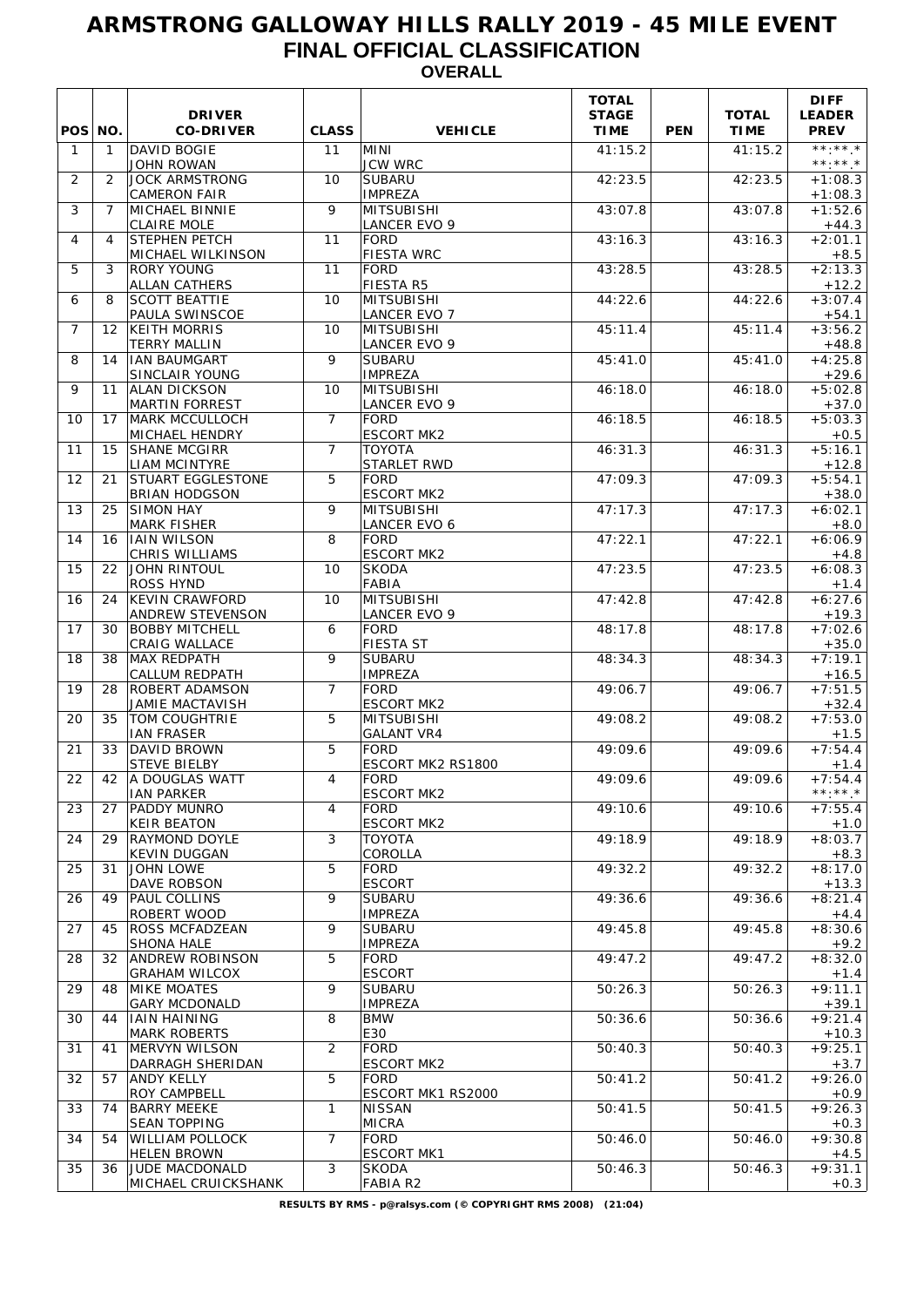### **ARMSTRONG GALLOWAY HILLS RALLY 2019 - 45 MILE EVENT FINAL OFFICIAL CLASSIFICATION OVERALL**

| POS NO. |    | <b>DRIVER</b><br><b>CO-DRIVER</b> | <b>CLASS</b>   | <b>VEHICLE</b>         | <b>TOTAL</b><br><b>STAGE</b><br><b>TIME</b> | <b>PEN</b> | <b>TOTAL</b><br><b>TIME</b> | <b>DIFF</b><br><b>LEADER</b><br><b>PREV</b> |
|---------|----|-----------------------------------|----------------|------------------------|---------------------------------------------|------------|-----------------------------|---------------------------------------------|
| 36      | 66 | <b>FRASER SMITH</b>               | 3              | HONDA                  | 50:51.2                                     |            | 50:51.2                     | $+9:36.0$                                   |
|         |    | <b>STEVEN BROWN</b>               |                | <b>CIVIC</b>           |                                             |            |                             | $+4.9$                                      |
| 37      | 55 | NIALL COWAN JNR                   | 3              | MG                     | 50:52.7                                     |            | 50:52.7                     | $+9:37.5$                                   |
|         |    | <b>CALLUM SHANKS</b>              |                | <b>ZR</b>              |                                             |            |                             | $+1.5$                                      |
| 38      | 61 | NIALL COWAN SNR                   | 3              | MG                     | 51:45.3                                     |            | 51:45.3                     | $+10:30.1$                                  |
|         |    | <b>CLARE MACKENZIE</b>            |                | ZR                     |                                             |            |                             | $+52.6$                                     |
| 39      | 65 | <b>CAROLINE CARSLAW</b>           | 3              | FORD                   | 51:52.4                                     |            | 51:52.4                     | $+10:37.2$                                  |
|         |    | <b>CHARLEY SAYER-PAYNE</b>        |                | FIESTA R2              |                                             |            |                             | $+7.1$                                      |
| 40      | 39 | <b>JAN BUDGE</b>                  | 9              | <b>SUBARU</b>          | 52:01.8                                     |            | 52:01.8                     | $+10:46.6$                                  |
|         |    | <b>BRUCE LINDSAY</b>              |                | <b>IMPREZA</b>         |                                             |            |                             | $+9.4$                                      |
| 41      | 62 | <b>DONALD PEACOCK</b>             | 2              | <b>PEUGEOT</b>         | 52:32.5                                     |            | 52:32.5                     | $+11:17.3$                                  |
|         |    | <b>ALBERT CONNELLY</b>            |                | 205 GTI                |                                             |            |                             | $+30.7$                                     |
| 42      | 53 | <b>SCOTT PEACOCK</b>              | $\mathbf{1}$   | MG                     | 52:34.0                                     |            | 52:34.0                     | $+11:18.8$                                  |
|         |    | <b>ROBIN NEIL</b>                 |                | <b>ZR</b>              |                                             |            |                             | $+1.5$                                      |
| 43      | 67 | <b>JOHNNIE MACKAY</b>             | 6              | FORD                   | 52:47.7                                     |            | 52:47.7                     | $+11:32.5$                                  |
|         |    | <b>EMILY EASTON-PAGE</b>          |                | <b>FIESTA ST</b>       |                                             |            |                             | $+13.7$                                     |
| 44      | 64 | <b>DAVID MCLEOD</b>               | $\overline{7}$ | <b>CHRYSLER</b>        | 53:03.7                                     |            | 53:03.7                     | $+11:48.5$                                  |
|         |    | <b>EAMONN BOYLE</b>               |                | <b>SUNBEAM</b>         |                                             |            |                             | $+16.0$                                     |
| 45      | 59 | <b>CHRISTOPHER RANKIN</b>         | $\overline{7}$ | <b>BMW</b>             | 53:40.7                                     |            | 53:40.7                     | $+12:25.5$                                  |
|         |    | <b>ALEX KNIGHT</b>                |                | 318 COMPACT            |                                             |            |                             | $+37.0$                                     |
| 46      | 73 | <b>AILEEN FORREST</b>             | 9              | <b>MITSUBISHI</b>      | 57:27.0                                     |            | 57:27.0                     | $+16:11.8$                                  |
|         |    | <b>JOHN FORREST</b>               |                | <b>LANCER EVO 5</b>    |                                             |            |                             | $+3:46.3$                                   |
| 47      | 72 | <b>BRYAN GOURLAY</b>              | 2              | <b>PEUGEOT</b>         | 57:28.9                                     |            | 57:28.9                     | $+16:13.7$                                  |
|         |    | <b>SCOTT GOURLAY</b>              |                | 205 GTI                |                                             |            |                             | $+1.9$                                      |
| 48      | 60 | <b>HECTOR MACINNES</b>            | 9              | <b>SUBARU</b>          | 58:08.0                                     |            | 58:08.0                     | $+16:52.8$                                  |
|         |    | JENNY O'KANE                      |                | <b>IMPREZA WRX STI</b> |                                             |            |                             | $+39.1$                                     |
| 49      | 70 | <b>IAN MILNE</b>                  | 5              | <b>FORD</b>            | 59:36.5                                     |            | 59:36.5                     | $+18:21.3$                                  |
|         |    | <b>DAWN MILNE</b>                 |                | <b>ESCORT MK2</b>      |                                             |            |                             | $+1:28.5$                                   |
| 50      | 71 | NIKKI ADDISON                     | 3              | <b>PEUGEOT</b>         | 58:37.3                                     | 1:00       | 59:37.3                     | $+18:22.1$                                  |
|         |    | <b>RACHEL MATHESON</b>            |                | 106 GTI                |                                             |            |                             | $+0.8$                                      |
| 51      | 63 | <b>RHUARIDH CAMPBELL</b>          | $\overline{7}$ | <b>CHRYSLER</b>        | 59:57.2                                     |            | 59:57.2                     | $+18:42.0$                                  |
|         |    | <b>MICHAEL MOATES</b>             |                | <b>SUNBEAM</b>         |                                             |            |                             | $+19.9$                                     |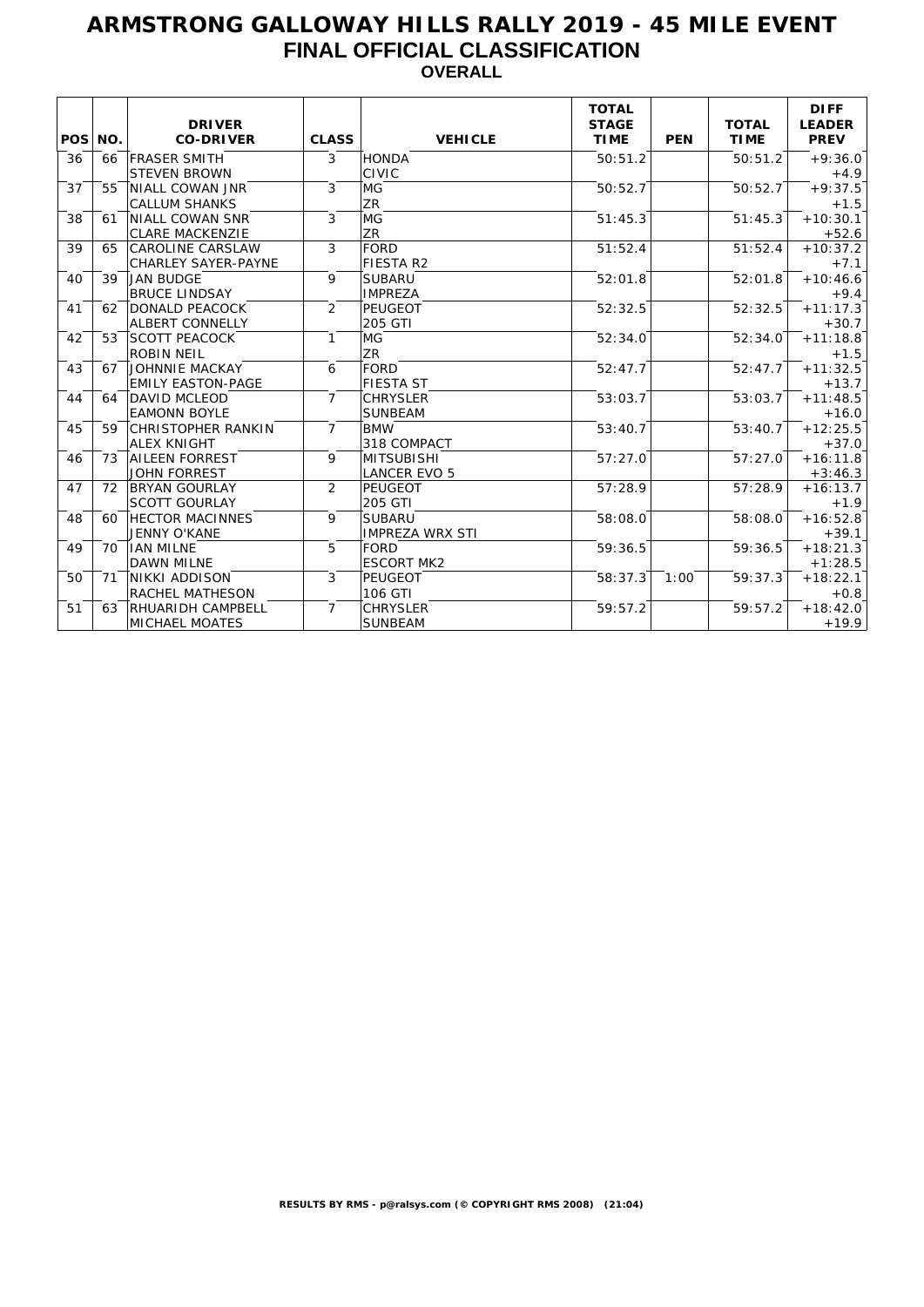## **ARMSTRONG GALLOWAY HILLS RALLY 2019 - 45 MILE EVENT FINAL OFFICIAL CLASSIFICATION LISTED BY CLASS**

| POS NO.<br><b>DRIVER</b><br><b>CLASS</b><br><b>VEHICLE</b><br><b>TIME</b><br><b>PEN</b><br><b>TIME</b><br><b>LEADER</b><br>CLASS 1 - 2WD CARS UP TO 1450CC<br>$***$ * * *<br>74 Barry MEEKE<br>$\mathbf{1}$<br><b>NISSAN MICRA</b><br>50:41.5<br>50:41.5<br>$\mathbf{1}$<br>53 Scott PEACOCK<br>$\mathbf{1}$<br>MG ZR<br>2<br>52:34.0<br>52:34.0<br>$+1:52.5$<br>CLASS 2 - 2WD CARS UP TO 1650CC WITH 8 VALVES OR LESS<br>$\star\star\star\star\star\star$<br>FORD ESCORT MK2<br>50:40.3<br>Mervyn WILSON<br>$\overline{2}$<br>50:40.3<br>41<br>1<br>$\overline{2}$<br>$\overline{2}$<br>PEUGEOT 205 GTI<br>62 Donald PEACOCK<br>52:32.5<br>52:32.5<br>$+1:52.2$<br>3<br>$\overline{2}$<br>PEUGEOT 205 GTI<br>72 Bryan GOURLAY<br>57:28.9<br>$\overline{57:28.9}$<br>$+6:48.6$<br>CLASS 3 - 2WD CARS UP TO 1650CC WITH MORE THAN 8 VALVES<br>$***.**$<br>Raymond DOYLE<br>3<br><b>TOYOTA COROLLA</b><br>49:18.9<br>49:18.9<br>29<br>1<br>$\overline{2}$<br>3<br>Jude MACDONALD<br><b>SKODA FABIA R2</b><br>50:46.3<br>50:46.3<br>36<br>$+1:27.4$<br>3<br>3<br>66   Fraser SMITH<br>HONDA CIVIC<br>50:51.2<br>50:51.2<br>$+1:32.3$<br>4<br>55<br>Niall COWAN JNR<br>3<br>MG ZR<br>50:52.7<br>50:52.7<br>$+1:33.8$<br>5<br>$\overline{3}$<br>MG ZR<br>51:45.3<br>$+2:26.4$<br>61<br>Niall COWAN SNR<br>51:45.3<br>$\overline{3}$<br>FORD FIESTA R2<br>51:52.4<br>65<br>Caroline CARSLAW<br>51:52.4<br>$+2:33.5$<br>6<br>PEUGEOT 106 GTI<br>Nikki ADDISON<br>3<br>$58:37.3$ 1:00<br>59:37.3<br>$+10:18.4$<br>$\overline{7}$<br>71<br>CLASS 4 - 2WD CARS UP TO 2050CC WITH 8 VALVES OR LESS<br>$***.**$<br><b>FORD ESCORT MK2</b><br>49:09.6<br>42 A Douglas WATT<br>$\overline{4}$<br>49:09.6<br>$\mathbf{1}$<br>$\overline{4}$<br>2<br>27   Paddy MUNRO<br><b>FORD ESCORT MK2</b><br>49:10.6<br>$\overline{49:10.6}$<br>$+1.0$<br><b>CLASS 5 - HISTORIC RALLY CARS</b><br>$\star\star\star\star\star\star$<br>21 Stuart EGGLESTONE<br>5<br><b>FORD ESCORT MK2</b><br>47:09.3<br>47:09.3<br>1<br>2<br>5<br>49:08.2<br>$+1:58.9$<br>35<br>Tom COUGHTRIE<br>MITSUBISHI GALANT VR4<br>49:08.2<br>3<br>David BROWN<br>5<br>FORD ESCORT MK2 RS1800<br>49:09.6<br>49:09.6<br>33<br>$+2:00.3$<br>$\overline{5}$<br>4<br>31<br>John LOWE<br><b>FORD ESCORT</b><br>49:32.2<br>49:32.2<br>$+2:22.9$<br>5<br>5<br><b>FORD ESCORT</b><br>32<br>Andrew ROBINSON<br>49:47.2<br>49:47.2<br>$+2:37.9$<br>$\overline{5}$<br>FORD ESCORT MK1 RS2000<br>50:41.2<br>$+3:31.9$<br>6<br>57<br>Andy KELLY<br>50:41.2<br>$\overline{5}$<br>59:36.5<br>$+12:27.2$<br>$\overline{7}$<br>70   Ian MILNE<br><b>FORD ESCORT MK2</b><br>59:36.5<br>CLASS 6 - FRONT WHEEL DRIVE CARS UP TO 2050CC WITH MORE THAN 8 VALVES<br>$\star\star\cdot\star\star\star$<br><b>FORD FIESTA ST</b><br>30 Bobby MITCHELL<br>6<br>48:17.8<br>48:17.8<br>1<br>2<br>6<br>FORD FIESTA ST<br>52:47.7<br>67 Johnnie MACKAY<br>52:47.7<br>$+4:29.9$<br>CLASS 7 - REAR WHEEL DRIVES CARS UP TO 2050CC WITH MORE THAN 8 VALVES<br>$\overline{***}\,\overline{***}\,\overline{\phantom{}}\,$<br><b>FORD ESCORT MK2</b><br>Mark MCCULLOCH<br>7 <sup>7</sup><br>46:18.5<br>46:18.5<br>$\mathbf{1}$<br>17<br>$\overline{2}$<br>Shane MCGIRR<br>$\overline{7}$<br><b>TOYOTA STARLET RWD</b><br>46:31.3<br>46:31.3<br>15<br>$+12.8$<br>3<br>Robert ADAMSON<br>$\overline{7}$<br>FORD ESCORT MK2<br>49:06.7<br>49:06.7<br>28<br>$+2:48.2$<br>7 <sup>7</sup><br>4<br>William POLLOCK<br><b>FORD ESCORT MK1</b><br>$+4:27.5$<br>54<br>50:46.0<br>50:46.0<br>$\overline{7}$<br>5<br>David MCLEOD<br>CHRYSLER SUNBEAM<br>53:03.7<br>53:03.7<br>$+6:45.2$<br>64<br>$\overline{7}$<br>6<br>59<br>Christopher RANKIN<br>BMW 318 COMPACT<br>53:40.7<br>$+7:22.2$<br>53:40.7<br>59:57.2<br>59:57.2<br>$+13:38.7$<br>$\overline{7}$<br>63 Rhuaridh CAMPBELL<br>$7^{\circ}$<br><b>CHRYSLER SUNBEAM</b><br>CLASS 8 - 2WD CARS OVER 2050CC<br>$***.**$<br>FORD ESCORT MK2<br>16 Iain WILSON<br>8<br>47:22.1<br>47:22.1<br>$\mathbf{1}$<br>2<br>44 Iain HAINING<br>8<br><b>BMW E30</b><br>50:36.6<br>50:36.6<br>$+3:14.5$<br>CLASS 9 - 4WD CARS NOT CLASSIFIED IN CLASS 10 OR 11<br>1 7 Michael BINNIE 9 MITSUBISHI LANCER EVO 9<br>43:07.8<br>43:07.8<br>$***$ * * * *<br>$\overline{2}$<br>9<br>Ian BAUMGART<br>45:41.0<br>45:41.0<br>$+2:33.2$<br>14<br>SUBARU IMPREZA<br>Simon HAY<br>47:17.3<br>3<br>9<br>MITSUBISHI LANCER EVO 6<br>47:17.3<br>$+4:09.5$<br>25<br>9<br>$+5:26.5$<br>4<br>38<br>Max REDPATH<br><b>SUBARU IMPREZA</b><br>48:34.3<br>48:34.3<br>5<br>9<br>$+6:28.8$<br>49<br>Paul COLLINS<br>SUBARU IMPREZA<br>49:36.6<br>49:36.6<br>9<br>$\overline{6}$<br>45<br><b>Ross MCFADZEAN</b><br>SUBARU IMPREZA<br>49:45.8<br>49:45.8<br>$+6:38.0$<br>$\overline{7}$<br>9<br>48<br>Mike MOATES<br>SUBARU IMPREZA<br>50:26.3<br>50:26.3<br>$+7:18.5$<br>8<br>39<br>Jan BUDGE<br>9<br>SUBARU IMPREZA<br>52:01.8<br>52:01.8<br>$+8:54.0$<br>9<br>9<br>73<br>Aileen FORREST<br>MITSUBISHI LANCER EVO 5<br>57:27.0<br>57:27.0<br>$+14:19.2$<br>9<br>10<br>60<br>Hector MACINNES<br>SUBARU IMPREZA WRX STI<br>58:08.0<br>58:08.0<br>$+15:00.2$<br><b>CLASS 10 - GROUP A 4WD, S2000 &amp; R4 CARS</b><br>**:**.*<br><b>Jock ARMSTRONG</b><br>SUBARU IMPREZA<br>42:23.5<br>2<br>10<br>42:23.5<br>-1<br>$\overline{2}$<br>8<br>Scott BEATTIE<br>10<br>MITSUBISHI LANCER EVO 7<br>44:22.6<br>44:22.6<br>$+1:59.1$<br>3<br>Keith MORRIS<br>10<br>MITSUBISHI LANCER EVO 9<br>45:11.4<br>45:11.4<br>$+2:47.9$<br>12<br>Alan DICKSON<br>4<br>11<br>10<br>MITSUBISHI LANCER EVO 9<br>46:18.0<br>46:18.0<br>$+3:54.5$<br>5<br>22<br>John RINTOUL<br>10<br><b>SKODA FABIA</b><br>47:23.5<br>47:23.5<br>$+5:00.0$<br>Kevin CRAWFORD<br>MITSUBISHI LANCER EVO 9<br>47:42.8<br>24<br>10<br>47:42.8<br>$+5:19.3$<br>6<br><b>CLASS 11 - WRC AND R5 CARS</b><br>$***.**$<br>MINI JCW WRC<br>David BOGIE<br>41:15.2<br>41:15.2<br>1<br>11<br>1<br>$\sqrt{2}$<br>Stephen PETCH<br><b>FORD FIESTA WRC</b><br>43:16.3<br>4<br>43:16.3<br>$+2:01.1$<br>11<br>3<br>3<br><b>Rory YOUNG</b><br>43:28.5<br>$+2:13.3$<br>11<br><b>FORD FIESTA R5</b><br>43:28.5 |  |  | <b>STAGE</b> | <b>TOTAL</b> | <b>DIFF</b> |
|----------------------------------------------------------------------------------------------------------------------------------------------------------------------------------------------------------------------------------------------------------------------------------------------------------------------------------------------------------------------------------------------------------------------------------------------------------------------------------------------------------------------------------------------------------------------------------------------------------------------------------------------------------------------------------------------------------------------------------------------------------------------------------------------------------------------------------------------------------------------------------------------------------------------------------------------------------------------------------------------------------------------------------------------------------------------------------------------------------------------------------------------------------------------------------------------------------------------------------------------------------------------------------------------------------------------------------------------------------------------------------------------------------------------------------------------------------------------------------------------------------------------------------------------------------------------------------------------------------------------------------------------------------------------------------------------------------------------------------------------------------------------------------------------------------------------------------------------------------------------------------------------------------------------------------------------------------------------------------------------------------------------------------------------------------------------------------------------------------------------------------------------------------------------------------------------------------------------------------------------------------------------------------------------------------------------------------------------------------------------------------------------------------------------------------------------------------------------------------------------------------------------------------------------------------------------------------------------------------------------------------------------------------------------------------------------------------------------------------------------------------------------------------------------------------------------------------------------------------------------------------------------------------------------------------------------------------------------------------------------------------------------------------------------------------------------------------------------------------------------------------------------------------------------------------------------------------------------------------------------------------------------------------------------------------------------------------------------------------------------------------------------------------------------------------------------------------------------------------------------------------------------------------------------------------------------------------------------------------------------------------------------------------------------------------------------------------------------------------------------------------------------------------------------------------------------------------------------------------------------------------------------------------------------------------------------------------------------------------------------------------------------------------------------------------------------------------------------------------------------------------------------------------------------------------------------------------------------------------------------------------------------------------------------------------------------------------------------------------------------------------------------------------------------------------------------------------------------------------------------------------------------------------------------------------------------------------------------------------------------------------------------------------------------------------------------------------------------------------------------------------------------------------------------------------------------------------------------------------------------------------------------------------------------------------------------------------------------------------------------------------------------------------------------------------------------------------------------------------------------------------------------------------------------------------------------------------------------------------------------------------------------------------------------------------------------------------------------------------------------------------------------------------------------------------------------------------------------------------------------------------------------------------------------------------------------------------------------------------------------------------------------------------------------------------------------------------------------------------------------------------------------------------------------------------------------------------------------------------------------------------------------------------------------------------------------------------------------------------------------------------------------------------------------------------------|--|--|--------------|--------------|-------------|
|                                                                                                                                                                                                                                                                                                                                                                                                                                                                                                                                                                                                                                                                                                                                                                                                                                                                                                                                                                                                                                                                                                                                                                                                                                                                                                                                                                                                                                                                                                                                                                                                                                                                                                                                                                                                                                                                                                                                                                                                                                                                                                                                                                                                                                                                                                                                                                                                                                                                                                                                                                                                                                                                                                                                                                                                                                                                                                                                                                                                                                                                                                                                                                                                                                                                                                                                                                                                                                                                                                                                                                                                                                                                                                                                                                                                                                                                                                                                                                                                                                                                                                                                                                                                                                                                                                                                                                                                                                                                                                                                                                                                                                                                                                                                                                                                                                                                                                                                                                                                                                                                                                                                                                                                                                                                                                                                                                                                                                                                                                                                                                                                                                                                                                                                                                                                                                                                                                                                                                                                                                                                |  |  |              |              |             |
|                                                                                                                                                                                                                                                                                                                                                                                                                                                                                                                                                                                                                                                                                                                                                                                                                                                                                                                                                                                                                                                                                                                                                                                                                                                                                                                                                                                                                                                                                                                                                                                                                                                                                                                                                                                                                                                                                                                                                                                                                                                                                                                                                                                                                                                                                                                                                                                                                                                                                                                                                                                                                                                                                                                                                                                                                                                                                                                                                                                                                                                                                                                                                                                                                                                                                                                                                                                                                                                                                                                                                                                                                                                                                                                                                                                                                                                                                                                                                                                                                                                                                                                                                                                                                                                                                                                                                                                                                                                                                                                                                                                                                                                                                                                                                                                                                                                                                                                                                                                                                                                                                                                                                                                                                                                                                                                                                                                                                                                                                                                                                                                                                                                                                                                                                                                                                                                                                                                                                                                                                                                                |  |  |              |              |             |
|                                                                                                                                                                                                                                                                                                                                                                                                                                                                                                                                                                                                                                                                                                                                                                                                                                                                                                                                                                                                                                                                                                                                                                                                                                                                                                                                                                                                                                                                                                                                                                                                                                                                                                                                                                                                                                                                                                                                                                                                                                                                                                                                                                                                                                                                                                                                                                                                                                                                                                                                                                                                                                                                                                                                                                                                                                                                                                                                                                                                                                                                                                                                                                                                                                                                                                                                                                                                                                                                                                                                                                                                                                                                                                                                                                                                                                                                                                                                                                                                                                                                                                                                                                                                                                                                                                                                                                                                                                                                                                                                                                                                                                                                                                                                                                                                                                                                                                                                                                                                                                                                                                                                                                                                                                                                                                                                                                                                                                                                                                                                                                                                                                                                                                                                                                                                                                                                                                                                                                                                                                                                |  |  |              |              |             |
|                                                                                                                                                                                                                                                                                                                                                                                                                                                                                                                                                                                                                                                                                                                                                                                                                                                                                                                                                                                                                                                                                                                                                                                                                                                                                                                                                                                                                                                                                                                                                                                                                                                                                                                                                                                                                                                                                                                                                                                                                                                                                                                                                                                                                                                                                                                                                                                                                                                                                                                                                                                                                                                                                                                                                                                                                                                                                                                                                                                                                                                                                                                                                                                                                                                                                                                                                                                                                                                                                                                                                                                                                                                                                                                                                                                                                                                                                                                                                                                                                                                                                                                                                                                                                                                                                                                                                                                                                                                                                                                                                                                                                                                                                                                                                                                                                                                                                                                                                                                                                                                                                                                                                                                                                                                                                                                                                                                                                                                                                                                                                                                                                                                                                                                                                                                                                                                                                                                                                                                                                                                                |  |  |              |              |             |
|                                                                                                                                                                                                                                                                                                                                                                                                                                                                                                                                                                                                                                                                                                                                                                                                                                                                                                                                                                                                                                                                                                                                                                                                                                                                                                                                                                                                                                                                                                                                                                                                                                                                                                                                                                                                                                                                                                                                                                                                                                                                                                                                                                                                                                                                                                                                                                                                                                                                                                                                                                                                                                                                                                                                                                                                                                                                                                                                                                                                                                                                                                                                                                                                                                                                                                                                                                                                                                                                                                                                                                                                                                                                                                                                                                                                                                                                                                                                                                                                                                                                                                                                                                                                                                                                                                                                                                                                                                                                                                                                                                                                                                                                                                                                                                                                                                                                                                                                                                                                                                                                                                                                                                                                                                                                                                                                                                                                                                                                                                                                                                                                                                                                                                                                                                                                                                                                                                                                                                                                                                                                |  |  |              |              |             |
|                                                                                                                                                                                                                                                                                                                                                                                                                                                                                                                                                                                                                                                                                                                                                                                                                                                                                                                                                                                                                                                                                                                                                                                                                                                                                                                                                                                                                                                                                                                                                                                                                                                                                                                                                                                                                                                                                                                                                                                                                                                                                                                                                                                                                                                                                                                                                                                                                                                                                                                                                                                                                                                                                                                                                                                                                                                                                                                                                                                                                                                                                                                                                                                                                                                                                                                                                                                                                                                                                                                                                                                                                                                                                                                                                                                                                                                                                                                                                                                                                                                                                                                                                                                                                                                                                                                                                                                                                                                                                                                                                                                                                                                                                                                                                                                                                                                                                                                                                                                                                                                                                                                                                                                                                                                                                                                                                                                                                                                                                                                                                                                                                                                                                                                                                                                                                                                                                                                                                                                                                                                                |  |  |              |              |             |
|                                                                                                                                                                                                                                                                                                                                                                                                                                                                                                                                                                                                                                                                                                                                                                                                                                                                                                                                                                                                                                                                                                                                                                                                                                                                                                                                                                                                                                                                                                                                                                                                                                                                                                                                                                                                                                                                                                                                                                                                                                                                                                                                                                                                                                                                                                                                                                                                                                                                                                                                                                                                                                                                                                                                                                                                                                                                                                                                                                                                                                                                                                                                                                                                                                                                                                                                                                                                                                                                                                                                                                                                                                                                                                                                                                                                                                                                                                                                                                                                                                                                                                                                                                                                                                                                                                                                                                                                                                                                                                                                                                                                                                                                                                                                                                                                                                                                                                                                                                                                                                                                                                                                                                                                                                                                                                                                                                                                                                                                                                                                                                                                                                                                                                                                                                                                                                                                                                                                                                                                                                                                |  |  |              |              |             |
|                                                                                                                                                                                                                                                                                                                                                                                                                                                                                                                                                                                                                                                                                                                                                                                                                                                                                                                                                                                                                                                                                                                                                                                                                                                                                                                                                                                                                                                                                                                                                                                                                                                                                                                                                                                                                                                                                                                                                                                                                                                                                                                                                                                                                                                                                                                                                                                                                                                                                                                                                                                                                                                                                                                                                                                                                                                                                                                                                                                                                                                                                                                                                                                                                                                                                                                                                                                                                                                                                                                                                                                                                                                                                                                                                                                                                                                                                                                                                                                                                                                                                                                                                                                                                                                                                                                                                                                                                                                                                                                                                                                                                                                                                                                                                                                                                                                                                                                                                                                                                                                                                                                                                                                                                                                                                                                                                                                                                                                                                                                                                                                                                                                                                                                                                                                                                                                                                                                                                                                                                                                                |  |  |              |              |             |
|                                                                                                                                                                                                                                                                                                                                                                                                                                                                                                                                                                                                                                                                                                                                                                                                                                                                                                                                                                                                                                                                                                                                                                                                                                                                                                                                                                                                                                                                                                                                                                                                                                                                                                                                                                                                                                                                                                                                                                                                                                                                                                                                                                                                                                                                                                                                                                                                                                                                                                                                                                                                                                                                                                                                                                                                                                                                                                                                                                                                                                                                                                                                                                                                                                                                                                                                                                                                                                                                                                                                                                                                                                                                                                                                                                                                                                                                                                                                                                                                                                                                                                                                                                                                                                                                                                                                                                                                                                                                                                                                                                                                                                                                                                                                                                                                                                                                                                                                                                                                                                                                                                                                                                                                                                                                                                                                                                                                                                                                                                                                                                                                                                                                                                                                                                                                                                                                                                                                                                                                                                                                |  |  |              |              |             |
|                                                                                                                                                                                                                                                                                                                                                                                                                                                                                                                                                                                                                                                                                                                                                                                                                                                                                                                                                                                                                                                                                                                                                                                                                                                                                                                                                                                                                                                                                                                                                                                                                                                                                                                                                                                                                                                                                                                                                                                                                                                                                                                                                                                                                                                                                                                                                                                                                                                                                                                                                                                                                                                                                                                                                                                                                                                                                                                                                                                                                                                                                                                                                                                                                                                                                                                                                                                                                                                                                                                                                                                                                                                                                                                                                                                                                                                                                                                                                                                                                                                                                                                                                                                                                                                                                                                                                                                                                                                                                                                                                                                                                                                                                                                                                                                                                                                                                                                                                                                                                                                                                                                                                                                                                                                                                                                                                                                                                                                                                                                                                                                                                                                                                                                                                                                                                                                                                                                                                                                                                                                                |  |  |              |              |             |
|                                                                                                                                                                                                                                                                                                                                                                                                                                                                                                                                                                                                                                                                                                                                                                                                                                                                                                                                                                                                                                                                                                                                                                                                                                                                                                                                                                                                                                                                                                                                                                                                                                                                                                                                                                                                                                                                                                                                                                                                                                                                                                                                                                                                                                                                                                                                                                                                                                                                                                                                                                                                                                                                                                                                                                                                                                                                                                                                                                                                                                                                                                                                                                                                                                                                                                                                                                                                                                                                                                                                                                                                                                                                                                                                                                                                                                                                                                                                                                                                                                                                                                                                                                                                                                                                                                                                                                                                                                                                                                                                                                                                                                                                                                                                                                                                                                                                                                                                                                                                                                                                                                                                                                                                                                                                                                                                                                                                                                                                                                                                                                                                                                                                                                                                                                                                                                                                                                                                                                                                                                                                |  |  |              |              |             |
|                                                                                                                                                                                                                                                                                                                                                                                                                                                                                                                                                                                                                                                                                                                                                                                                                                                                                                                                                                                                                                                                                                                                                                                                                                                                                                                                                                                                                                                                                                                                                                                                                                                                                                                                                                                                                                                                                                                                                                                                                                                                                                                                                                                                                                                                                                                                                                                                                                                                                                                                                                                                                                                                                                                                                                                                                                                                                                                                                                                                                                                                                                                                                                                                                                                                                                                                                                                                                                                                                                                                                                                                                                                                                                                                                                                                                                                                                                                                                                                                                                                                                                                                                                                                                                                                                                                                                                                                                                                                                                                                                                                                                                                                                                                                                                                                                                                                                                                                                                                                                                                                                                                                                                                                                                                                                                                                                                                                                                                                                                                                                                                                                                                                                                                                                                                                                                                                                                                                                                                                                                                                |  |  |              |              |             |
|                                                                                                                                                                                                                                                                                                                                                                                                                                                                                                                                                                                                                                                                                                                                                                                                                                                                                                                                                                                                                                                                                                                                                                                                                                                                                                                                                                                                                                                                                                                                                                                                                                                                                                                                                                                                                                                                                                                                                                                                                                                                                                                                                                                                                                                                                                                                                                                                                                                                                                                                                                                                                                                                                                                                                                                                                                                                                                                                                                                                                                                                                                                                                                                                                                                                                                                                                                                                                                                                                                                                                                                                                                                                                                                                                                                                                                                                                                                                                                                                                                                                                                                                                                                                                                                                                                                                                                                                                                                                                                                                                                                                                                                                                                                                                                                                                                                                                                                                                                                                                                                                                                                                                                                                                                                                                                                                                                                                                                                                                                                                                                                                                                                                                                                                                                                                                                                                                                                                                                                                                                                                |  |  |              |              |             |
|                                                                                                                                                                                                                                                                                                                                                                                                                                                                                                                                                                                                                                                                                                                                                                                                                                                                                                                                                                                                                                                                                                                                                                                                                                                                                                                                                                                                                                                                                                                                                                                                                                                                                                                                                                                                                                                                                                                                                                                                                                                                                                                                                                                                                                                                                                                                                                                                                                                                                                                                                                                                                                                                                                                                                                                                                                                                                                                                                                                                                                                                                                                                                                                                                                                                                                                                                                                                                                                                                                                                                                                                                                                                                                                                                                                                                                                                                                                                                                                                                                                                                                                                                                                                                                                                                                                                                                                                                                                                                                                                                                                                                                                                                                                                                                                                                                                                                                                                                                                                                                                                                                                                                                                                                                                                                                                                                                                                                                                                                                                                                                                                                                                                                                                                                                                                                                                                                                                                                                                                                                                                |  |  |              |              |             |
|                                                                                                                                                                                                                                                                                                                                                                                                                                                                                                                                                                                                                                                                                                                                                                                                                                                                                                                                                                                                                                                                                                                                                                                                                                                                                                                                                                                                                                                                                                                                                                                                                                                                                                                                                                                                                                                                                                                                                                                                                                                                                                                                                                                                                                                                                                                                                                                                                                                                                                                                                                                                                                                                                                                                                                                                                                                                                                                                                                                                                                                                                                                                                                                                                                                                                                                                                                                                                                                                                                                                                                                                                                                                                                                                                                                                                                                                                                                                                                                                                                                                                                                                                                                                                                                                                                                                                                                                                                                                                                                                                                                                                                                                                                                                                                                                                                                                                                                                                                                                                                                                                                                                                                                                                                                                                                                                                                                                                                                                                                                                                                                                                                                                                                                                                                                                                                                                                                                                                                                                                                                                |  |  |              |              |             |
|                                                                                                                                                                                                                                                                                                                                                                                                                                                                                                                                                                                                                                                                                                                                                                                                                                                                                                                                                                                                                                                                                                                                                                                                                                                                                                                                                                                                                                                                                                                                                                                                                                                                                                                                                                                                                                                                                                                                                                                                                                                                                                                                                                                                                                                                                                                                                                                                                                                                                                                                                                                                                                                                                                                                                                                                                                                                                                                                                                                                                                                                                                                                                                                                                                                                                                                                                                                                                                                                                                                                                                                                                                                                                                                                                                                                                                                                                                                                                                                                                                                                                                                                                                                                                                                                                                                                                                                                                                                                                                                                                                                                                                                                                                                                                                                                                                                                                                                                                                                                                                                                                                                                                                                                                                                                                                                                                                                                                                                                                                                                                                                                                                                                                                                                                                                                                                                                                                                                                                                                                                                                |  |  |              |              |             |
|                                                                                                                                                                                                                                                                                                                                                                                                                                                                                                                                                                                                                                                                                                                                                                                                                                                                                                                                                                                                                                                                                                                                                                                                                                                                                                                                                                                                                                                                                                                                                                                                                                                                                                                                                                                                                                                                                                                                                                                                                                                                                                                                                                                                                                                                                                                                                                                                                                                                                                                                                                                                                                                                                                                                                                                                                                                                                                                                                                                                                                                                                                                                                                                                                                                                                                                                                                                                                                                                                                                                                                                                                                                                                                                                                                                                                                                                                                                                                                                                                                                                                                                                                                                                                                                                                                                                                                                                                                                                                                                                                                                                                                                                                                                                                                                                                                                                                                                                                                                                                                                                                                                                                                                                                                                                                                                                                                                                                                                                                                                                                                                                                                                                                                                                                                                                                                                                                                                                                                                                                                                                |  |  |              |              |             |
|                                                                                                                                                                                                                                                                                                                                                                                                                                                                                                                                                                                                                                                                                                                                                                                                                                                                                                                                                                                                                                                                                                                                                                                                                                                                                                                                                                                                                                                                                                                                                                                                                                                                                                                                                                                                                                                                                                                                                                                                                                                                                                                                                                                                                                                                                                                                                                                                                                                                                                                                                                                                                                                                                                                                                                                                                                                                                                                                                                                                                                                                                                                                                                                                                                                                                                                                                                                                                                                                                                                                                                                                                                                                                                                                                                                                                                                                                                                                                                                                                                                                                                                                                                                                                                                                                                                                                                                                                                                                                                                                                                                                                                                                                                                                                                                                                                                                                                                                                                                                                                                                                                                                                                                                                                                                                                                                                                                                                                                                                                                                                                                                                                                                                                                                                                                                                                                                                                                                                                                                                                                                |  |  |              |              |             |
|                                                                                                                                                                                                                                                                                                                                                                                                                                                                                                                                                                                                                                                                                                                                                                                                                                                                                                                                                                                                                                                                                                                                                                                                                                                                                                                                                                                                                                                                                                                                                                                                                                                                                                                                                                                                                                                                                                                                                                                                                                                                                                                                                                                                                                                                                                                                                                                                                                                                                                                                                                                                                                                                                                                                                                                                                                                                                                                                                                                                                                                                                                                                                                                                                                                                                                                                                                                                                                                                                                                                                                                                                                                                                                                                                                                                                                                                                                                                                                                                                                                                                                                                                                                                                                                                                                                                                                                                                                                                                                                                                                                                                                                                                                                                                                                                                                                                                                                                                                                                                                                                                                                                                                                                                                                                                                                                                                                                                                                                                                                                                                                                                                                                                                                                                                                                                                                                                                                                                                                                                                                                |  |  |              |              |             |
|                                                                                                                                                                                                                                                                                                                                                                                                                                                                                                                                                                                                                                                                                                                                                                                                                                                                                                                                                                                                                                                                                                                                                                                                                                                                                                                                                                                                                                                                                                                                                                                                                                                                                                                                                                                                                                                                                                                                                                                                                                                                                                                                                                                                                                                                                                                                                                                                                                                                                                                                                                                                                                                                                                                                                                                                                                                                                                                                                                                                                                                                                                                                                                                                                                                                                                                                                                                                                                                                                                                                                                                                                                                                                                                                                                                                                                                                                                                                                                                                                                                                                                                                                                                                                                                                                                                                                                                                                                                                                                                                                                                                                                                                                                                                                                                                                                                                                                                                                                                                                                                                                                                                                                                                                                                                                                                                                                                                                                                                                                                                                                                                                                                                                                                                                                                                                                                                                                                                                                                                                                                                |  |  |              |              |             |
|                                                                                                                                                                                                                                                                                                                                                                                                                                                                                                                                                                                                                                                                                                                                                                                                                                                                                                                                                                                                                                                                                                                                                                                                                                                                                                                                                                                                                                                                                                                                                                                                                                                                                                                                                                                                                                                                                                                                                                                                                                                                                                                                                                                                                                                                                                                                                                                                                                                                                                                                                                                                                                                                                                                                                                                                                                                                                                                                                                                                                                                                                                                                                                                                                                                                                                                                                                                                                                                                                                                                                                                                                                                                                                                                                                                                                                                                                                                                                                                                                                                                                                                                                                                                                                                                                                                                                                                                                                                                                                                                                                                                                                                                                                                                                                                                                                                                                                                                                                                                                                                                                                                                                                                                                                                                                                                                                                                                                                                                                                                                                                                                                                                                                                                                                                                                                                                                                                                                                                                                                                                                |  |  |              |              |             |
|                                                                                                                                                                                                                                                                                                                                                                                                                                                                                                                                                                                                                                                                                                                                                                                                                                                                                                                                                                                                                                                                                                                                                                                                                                                                                                                                                                                                                                                                                                                                                                                                                                                                                                                                                                                                                                                                                                                                                                                                                                                                                                                                                                                                                                                                                                                                                                                                                                                                                                                                                                                                                                                                                                                                                                                                                                                                                                                                                                                                                                                                                                                                                                                                                                                                                                                                                                                                                                                                                                                                                                                                                                                                                                                                                                                                                                                                                                                                                                                                                                                                                                                                                                                                                                                                                                                                                                                                                                                                                                                                                                                                                                                                                                                                                                                                                                                                                                                                                                                                                                                                                                                                                                                                                                                                                                                                                                                                                                                                                                                                                                                                                                                                                                                                                                                                                                                                                                                                                                                                                                                                |  |  |              |              |             |
|                                                                                                                                                                                                                                                                                                                                                                                                                                                                                                                                                                                                                                                                                                                                                                                                                                                                                                                                                                                                                                                                                                                                                                                                                                                                                                                                                                                                                                                                                                                                                                                                                                                                                                                                                                                                                                                                                                                                                                                                                                                                                                                                                                                                                                                                                                                                                                                                                                                                                                                                                                                                                                                                                                                                                                                                                                                                                                                                                                                                                                                                                                                                                                                                                                                                                                                                                                                                                                                                                                                                                                                                                                                                                                                                                                                                                                                                                                                                                                                                                                                                                                                                                                                                                                                                                                                                                                                                                                                                                                                                                                                                                                                                                                                                                                                                                                                                                                                                                                                                                                                                                                                                                                                                                                                                                                                                                                                                                                                                                                                                                                                                                                                                                                                                                                                                                                                                                                                                                                                                                                                                |  |  |              |              |             |
|                                                                                                                                                                                                                                                                                                                                                                                                                                                                                                                                                                                                                                                                                                                                                                                                                                                                                                                                                                                                                                                                                                                                                                                                                                                                                                                                                                                                                                                                                                                                                                                                                                                                                                                                                                                                                                                                                                                                                                                                                                                                                                                                                                                                                                                                                                                                                                                                                                                                                                                                                                                                                                                                                                                                                                                                                                                                                                                                                                                                                                                                                                                                                                                                                                                                                                                                                                                                                                                                                                                                                                                                                                                                                                                                                                                                                                                                                                                                                                                                                                                                                                                                                                                                                                                                                                                                                                                                                                                                                                                                                                                                                                                                                                                                                                                                                                                                                                                                                                                                                                                                                                                                                                                                                                                                                                                                                                                                                                                                                                                                                                                                                                                                                                                                                                                                                                                                                                                                                                                                                                                                |  |  |              |              |             |
|                                                                                                                                                                                                                                                                                                                                                                                                                                                                                                                                                                                                                                                                                                                                                                                                                                                                                                                                                                                                                                                                                                                                                                                                                                                                                                                                                                                                                                                                                                                                                                                                                                                                                                                                                                                                                                                                                                                                                                                                                                                                                                                                                                                                                                                                                                                                                                                                                                                                                                                                                                                                                                                                                                                                                                                                                                                                                                                                                                                                                                                                                                                                                                                                                                                                                                                                                                                                                                                                                                                                                                                                                                                                                                                                                                                                                                                                                                                                                                                                                                                                                                                                                                                                                                                                                                                                                                                                                                                                                                                                                                                                                                                                                                                                                                                                                                                                                                                                                                                                                                                                                                                                                                                                                                                                                                                                                                                                                                                                                                                                                                                                                                                                                                                                                                                                                                                                                                                                                                                                                                                                |  |  |              |              |             |
|                                                                                                                                                                                                                                                                                                                                                                                                                                                                                                                                                                                                                                                                                                                                                                                                                                                                                                                                                                                                                                                                                                                                                                                                                                                                                                                                                                                                                                                                                                                                                                                                                                                                                                                                                                                                                                                                                                                                                                                                                                                                                                                                                                                                                                                                                                                                                                                                                                                                                                                                                                                                                                                                                                                                                                                                                                                                                                                                                                                                                                                                                                                                                                                                                                                                                                                                                                                                                                                                                                                                                                                                                                                                                                                                                                                                                                                                                                                                                                                                                                                                                                                                                                                                                                                                                                                                                                                                                                                                                                                                                                                                                                                                                                                                                                                                                                                                                                                                                                                                                                                                                                                                                                                                                                                                                                                                                                                                                                                                                                                                                                                                                                                                                                                                                                                                                                                                                                                                                                                                                                                                |  |  |              |              |             |
|                                                                                                                                                                                                                                                                                                                                                                                                                                                                                                                                                                                                                                                                                                                                                                                                                                                                                                                                                                                                                                                                                                                                                                                                                                                                                                                                                                                                                                                                                                                                                                                                                                                                                                                                                                                                                                                                                                                                                                                                                                                                                                                                                                                                                                                                                                                                                                                                                                                                                                                                                                                                                                                                                                                                                                                                                                                                                                                                                                                                                                                                                                                                                                                                                                                                                                                                                                                                                                                                                                                                                                                                                                                                                                                                                                                                                                                                                                                                                                                                                                                                                                                                                                                                                                                                                                                                                                                                                                                                                                                                                                                                                                                                                                                                                                                                                                                                                                                                                                                                                                                                                                                                                                                                                                                                                                                                                                                                                                                                                                                                                                                                                                                                                                                                                                                                                                                                                                                                                                                                                                                                |  |  |              |              |             |
|                                                                                                                                                                                                                                                                                                                                                                                                                                                                                                                                                                                                                                                                                                                                                                                                                                                                                                                                                                                                                                                                                                                                                                                                                                                                                                                                                                                                                                                                                                                                                                                                                                                                                                                                                                                                                                                                                                                                                                                                                                                                                                                                                                                                                                                                                                                                                                                                                                                                                                                                                                                                                                                                                                                                                                                                                                                                                                                                                                                                                                                                                                                                                                                                                                                                                                                                                                                                                                                                                                                                                                                                                                                                                                                                                                                                                                                                                                                                                                                                                                                                                                                                                                                                                                                                                                                                                                                                                                                                                                                                                                                                                                                                                                                                                                                                                                                                                                                                                                                                                                                                                                                                                                                                                                                                                                                                                                                                                                                                                                                                                                                                                                                                                                                                                                                                                                                                                                                                                                                                                                                                |  |  |              |              |             |
|                                                                                                                                                                                                                                                                                                                                                                                                                                                                                                                                                                                                                                                                                                                                                                                                                                                                                                                                                                                                                                                                                                                                                                                                                                                                                                                                                                                                                                                                                                                                                                                                                                                                                                                                                                                                                                                                                                                                                                                                                                                                                                                                                                                                                                                                                                                                                                                                                                                                                                                                                                                                                                                                                                                                                                                                                                                                                                                                                                                                                                                                                                                                                                                                                                                                                                                                                                                                                                                                                                                                                                                                                                                                                                                                                                                                                                                                                                                                                                                                                                                                                                                                                                                                                                                                                                                                                                                                                                                                                                                                                                                                                                                                                                                                                                                                                                                                                                                                                                                                                                                                                                                                                                                                                                                                                                                                                                                                                                                                                                                                                                                                                                                                                                                                                                                                                                                                                                                                                                                                                                                                |  |  |              |              |             |
|                                                                                                                                                                                                                                                                                                                                                                                                                                                                                                                                                                                                                                                                                                                                                                                                                                                                                                                                                                                                                                                                                                                                                                                                                                                                                                                                                                                                                                                                                                                                                                                                                                                                                                                                                                                                                                                                                                                                                                                                                                                                                                                                                                                                                                                                                                                                                                                                                                                                                                                                                                                                                                                                                                                                                                                                                                                                                                                                                                                                                                                                                                                                                                                                                                                                                                                                                                                                                                                                                                                                                                                                                                                                                                                                                                                                                                                                                                                                                                                                                                                                                                                                                                                                                                                                                                                                                                                                                                                                                                                                                                                                                                                                                                                                                                                                                                                                                                                                                                                                                                                                                                                                                                                                                                                                                                                                                                                                                                                                                                                                                                                                                                                                                                                                                                                                                                                                                                                                                                                                                                                                |  |  |              |              |             |
|                                                                                                                                                                                                                                                                                                                                                                                                                                                                                                                                                                                                                                                                                                                                                                                                                                                                                                                                                                                                                                                                                                                                                                                                                                                                                                                                                                                                                                                                                                                                                                                                                                                                                                                                                                                                                                                                                                                                                                                                                                                                                                                                                                                                                                                                                                                                                                                                                                                                                                                                                                                                                                                                                                                                                                                                                                                                                                                                                                                                                                                                                                                                                                                                                                                                                                                                                                                                                                                                                                                                                                                                                                                                                                                                                                                                                                                                                                                                                                                                                                                                                                                                                                                                                                                                                                                                                                                                                                                                                                                                                                                                                                                                                                                                                                                                                                                                                                                                                                                                                                                                                                                                                                                                                                                                                                                                                                                                                                                                                                                                                                                                                                                                                                                                                                                                                                                                                                                                                                                                                                                                |  |  |              |              |             |
|                                                                                                                                                                                                                                                                                                                                                                                                                                                                                                                                                                                                                                                                                                                                                                                                                                                                                                                                                                                                                                                                                                                                                                                                                                                                                                                                                                                                                                                                                                                                                                                                                                                                                                                                                                                                                                                                                                                                                                                                                                                                                                                                                                                                                                                                                                                                                                                                                                                                                                                                                                                                                                                                                                                                                                                                                                                                                                                                                                                                                                                                                                                                                                                                                                                                                                                                                                                                                                                                                                                                                                                                                                                                                                                                                                                                                                                                                                                                                                                                                                                                                                                                                                                                                                                                                                                                                                                                                                                                                                                                                                                                                                                                                                                                                                                                                                                                                                                                                                                                                                                                                                                                                                                                                                                                                                                                                                                                                                                                                                                                                                                                                                                                                                                                                                                                                                                                                                                                                                                                                                                                |  |  |              |              |             |
|                                                                                                                                                                                                                                                                                                                                                                                                                                                                                                                                                                                                                                                                                                                                                                                                                                                                                                                                                                                                                                                                                                                                                                                                                                                                                                                                                                                                                                                                                                                                                                                                                                                                                                                                                                                                                                                                                                                                                                                                                                                                                                                                                                                                                                                                                                                                                                                                                                                                                                                                                                                                                                                                                                                                                                                                                                                                                                                                                                                                                                                                                                                                                                                                                                                                                                                                                                                                                                                                                                                                                                                                                                                                                                                                                                                                                                                                                                                                                                                                                                                                                                                                                                                                                                                                                                                                                                                                                                                                                                                                                                                                                                                                                                                                                                                                                                                                                                                                                                                                                                                                                                                                                                                                                                                                                                                                                                                                                                                                                                                                                                                                                                                                                                                                                                                                                                                                                                                                                                                                                                                                |  |  |              |              |             |
|                                                                                                                                                                                                                                                                                                                                                                                                                                                                                                                                                                                                                                                                                                                                                                                                                                                                                                                                                                                                                                                                                                                                                                                                                                                                                                                                                                                                                                                                                                                                                                                                                                                                                                                                                                                                                                                                                                                                                                                                                                                                                                                                                                                                                                                                                                                                                                                                                                                                                                                                                                                                                                                                                                                                                                                                                                                                                                                                                                                                                                                                                                                                                                                                                                                                                                                                                                                                                                                                                                                                                                                                                                                                                                                                                                                                                                                                                                                                                                                                                                                                                                                                                                                                                                                                                                                                                                                                                                                                                                                                                                                                                                                                                                                                                                                                                                                                                                                                                                                                                                                                                                                                                                                                                                                                                                                                                                                                                                                                                                                                                                                                                                                                                                                                                                                                                                                                                                                                                                                                                                                                |  |  |              |              |             |
|                                                                                                                                                                                                                                                                                                                                                                                                                                                                                                                                                                                                                                                                                                                                                                                                                                                                                                                                                                                                                                                                                                                                                                                                                                                                                                                                                                                                                                                                                                                                                                                                                                                                                                                                                                                                                                                                                                                                                                                                                                                                                                                                                                                                                                                                                                                                                                                                                                                                                                                                                                                                                                                                                                                                                                                                                                                                                                                                                                                                                                                                                                                                                                                                                                                                                                                                                                                                                                                                                                                                                                                                                                                                                                                                                                                                                                                                                                                                                                                                                                                                                                                                                                                                                                                                                                                                                                                                                                                                                                                                                                                                                                                                                                                                                                                                                                                                                                                                                                                                                                                                                                                                                                                                                                                                                                                                                                                                                                                                                                                                                                                                                                                                                                                                                                                                                                                                                                                                                                                                                                                                |  |  |              |              |             |
|                                                                                                                                                                                                                                                                                                                                                                                                                                                                                                                                                                                                                                                                                                                                                                                                                                                                                                                                                                                                                                                                                                                                                                                                                                                                                                                                                                                                                                                                                                                                                                                                                                                                                                                                                                                                                                                                                                                                                                                                                                                                                                                                                                                                                                                                                                                                                                                                                                                                                                                                                                                                                                                                                                                                                                                                                                                                                                                                                                                                                                                                                                                                                                                                                                                                                                                                                                                                                                                                                                                                                                                                                                                                                                                                                                                                                                                                                                                                                                                                                                                                                                                                                                                                                                                                                                                                                                                                                                                                                                                                                                                                                                                                                                                                                                                                                                                                                                                                                                                                                                                                                                                                                                                                                                                                                                                                                                                                                                                                                                                                                                                                                                                                                                                                                                                                                                                                                                                                                                                                                                                                |  |  |              |              |             |
|                                                                                                                                                                                                                                                                                                                                                                                                                                                                                                                                                                                                                                                                                                                                                                                                                                                                                                                                                                                                                                                                                                                                                                                                                                                                                                                                                                                                                                                                                                                                                                                                                                                                                                                                                                                                                                                                                                                                                                                                                                                                                                                                                                                                                                                                                                                                                                                                                                                                                                                                                                                                                                                                                                                                                                                                                                                                                                                                                                                                                                                                                                                                                                                                                                                                                                                                                                                                                                                                                                                                                                                                                                                                                                                                                                                                                                                                                                                                                                                                                                                                                                                                                                                                                                                                                                                                                                                                                                                                                                                                                                                                                                                                                                                                                                                                                                                                                                                                                                                                                                                                                                                                                                                                                                                                                                                                                                                                                                                                                                                                                                                                                                                                                                                                                                                                                                                                                                                                                                                                                                                                |  |  |              |              |             |
|                                                                                                                                                                                                                                                                                                                                                                                                                                                                                                                                                                                                                                                                                                                                                                                                                                                                                                                                                                                                                                                                                                                                                                                                                                                                                                                                                                                                                                                                                                                                                                                                                                                                                                                                                                                                                                                                                                                                                                                                                                                                                                                                                                                                                                                                                                                                                                                                                                                                                                                                                                                                                                                                                                                                                                                                                                                                                                                                                                                                                                                                                                                                                                                                                                                                                                                                                                                                                                                                                                                                                                                                                                                                                                                                                                                                                                                                                                                                                                                                                                                                                                                                                                                                                                                                                                                                                                                                                                                                                                                                                                                                                                                                                                                                                                                                                                                                                                                                                                                                                                                                                                                                                                                                                                                                                                                                                                                                                                                                                                                                                                                                                                                                                                                                                                                                                                                                                                                                                                                                                                                                |  |  |              |              |             |
|                                                                                                                                                                                                                                                                                                                                                                                                                                                                                                                                                                                                                                                                                                                                                                                                                                                                                                                                                                                                                                                                                                                                                                                                                                                                                                                                                                                                                                                                                                                                                                                                                                                                                                                                                                                                                                                                                                                                                                                                                                                                                                                                                                                                                                                                                                                                                                                                                                                                                                                                                                                                                                                                                                                                                                                                                                                                                                                                                                                                                                                                                                                                                                                                                                                                                                                                                                                                                                                                                                                                                                                                                                                                                                                                                                                                                                                                                                                                                                                                                                                                                                                                                                                                                                                                                                                                                                                                                                                                                                                                                                                                                                                                                                                                                                                                                                                                                                                                                                                                                                                                                                                                                                                                                                                                                                                                                                                                                                                                                                                                                                                                                                                                                                                                                                                                                                                                                                                                                                                                                                                                |  |  |              |              |             |
|                                                                                                                                                                                                                                                                                                                                                                                                                                                                                                                                                                                                                                                                                                                                                                                                                                                                                                                                                                                                                                                                                                                                                                                                                                                                                                                                                                                                                                                                                                                                                                                                                                                                                                                                                                                                                                                                                                                                                                                                                                                                                                                                                                                                                                                                                                                                                                                                                                                                                                                                                                                                                                                                                                                                                                                                                                                                                                                                                                                                                                                                                                                                                                                                                                                                                                                                                                                                                                                                                                                                                                                                                                                                                                                                                                                                                                                                                                                                                                                                                                                                                                                                                                                                                                                                                                                                                                                                                                                                                                                                                                                                                                                                                                                                                                                                                                                                                                                                                                                                                                                                                                                                                                                                                                                                                                                                                                                                                                                                                                                                                                                                                                                                                                                                                                                                                                                                                                                                                                                                                                                                |  |  |              |              |             |
|                                                                                                                                                                                                                                                                                                                                                                                                                                                                                                                                                                                                                                                                                                                                                                                                                                                                                                                                                                                                                                                                                                                                                                                                                                                                                                                                                                                                                                                                                                                                                                                                                                                                                                                                                                                                                                                                                                                                                                                                                                                                                                                                                                                                                                                                                                                                                                                                                                                                                                                                                                                                                                                                                                                                                                                                                                                                                                                                                                                                                                                                                                                                                                                                                                                                                                                                                                                                                                                                                                                                                                                                                                                                                                                                                                                                                                                                                                                                                                                                                                                                                                                                                                                                                                                                                                                                                                                                                                                                                                                                                                                                                                                                                                                                                                                                                                                                                                                                                                                                                                                                                                                                                                                                                                                                                                                                                                                                                                                                                                                                                                                                                                                                                                                                                                                                                                                                                                                                                                                                                                                                |  |  |              |              |             |
|                                                                                                                                                                                                                                                                                                                                                                                                                                                                                                                                                                                                                                                                                                                                                                                                                                                                                                                                                                                                                                                                                                                                                                                                                                                                                                                                                                                                                                                                                                                                                                                                                                                                                                                                                                                                                                                                                                                                                                                                                                                                                                                                                                                                                                                                                                                                                                                                                                                                                                                                                                                                                                                                                                                                                                                                                                                                                                                                                                                                                                                                                                                                                                                                                                                                                                                                                                                                                                                                                                                                                                                                                                                                                                                                                                                                                                                                                                                                                                                                                                                                                                                                                                                                                                                                                                                                                                                                                                                                                                                                                                                                                                                                                                                                                                                                                                                                                                                                                                                                                                                                                                                                                                                                                                                                                                                                                                                                                                                                                                                                                                                                                                                                                                                                                                                                                                                                                                                                                                                                                                                                |  |  |              |              |             |
|                                                                                                                                                                                                                                                                                                                                                                                                                                                                                                                                                                                                                                                                                                                                                                                                                                                                                                                                                                                                                                                                                                                                                                                                                                                                                                                                                                                                                                                                                                                                                                                                                                                                                                                                                                                                                                                                                                                                                                                                                                                                                                                                                                                                                                                                                                                                                                                                                                                                                                                                                                                                                                                                                                                                                                                                                                                                                                                                                                                                                                                                                                                                                                                                                                                                                                                                                                                                                                                                                                                                                                                                                                                                                                                                                                                                                                                                                                                                                                                                                                                                                                                                                                                                                                                                                                                                                                                                                                                                                                                                                                                                                                                                                                                                                                                                                                                                                                                                                                                                                                                                                                                                                                                                                                                                                                                                                                                                                                                                                                                                                                                                                                                                                                                                                                                                                                                                                                                                                                                                                                                                |  |  |              |              |             |
|                                                                                                                                                                                                                                                                                                                                                                                                                                                                                                                                                                                                                                                                                                                                                                                                                                                                                                                                                                                                                                                                                                                                                                                                                                                                                                                                                                                                                                                                                                                                                                                                                                                                                                                                                                                                                                                                                                                                                                                                                                                                                                                                                                                                                                                                                                                                                                                                                                                                                                                                                                                                                                                                                                                                                                                                                                                                                                                                                                                                                                                                                                                                                                                                                                                                                                                                                                                                                                                                                                                                                                                                                                                                                                                                                                                                                                                                                                                                                                                                                                                                                                                                                                                                                                                                                                                                                                                                                                                                                                                                                                                                                                                                                                                                                                                                                                                                                                                                                                                                                                                                                                                                                                                                                                                                                                                                                                                                                                                                                                                                                                                                                                                                                                                                                                                                                                                                                                                                                                                                                                                                |  |  |              |              |             |
|                                                                                                                                                                                                                                                                                                                                                                                                                                                                                                                                                                                                                                                                                                                                                                                                                                                                                                                                                                                                                                                                                                                                                                                                                                                                                                                                                                                                                                                                                                                                                                                                                                                                                                                                                                                                                                                                                                                                                                                                                                                                                                                                                                                                                                                                                                                                                                                                                                                                                                                                                                                                                                                                                                                                                                                                                                                                                                                                                                                                                                                                                                                                                                                                                                                                                                                                                                                                                                                                                                                                                                                                                                                                                                                                                                                                                                                                                                                                                                                                                                                                                                                                                                                                                                                                                                                                                                                                                                                                                                                                                                                                                                                                                                                                                                                                                                                                                                                                                                                                                                                                                                                                                                                                                                                                                                                                                                                                                                                                                                                                                                                                                                                                                                                                                                                                                                                                                                                                                                                                                                                                |  |  |              |              |             |
|                                                                                                                                                                                                                                                                                                                                                                                                                                                                                                                                                                                                                                                                                                                                                                                                                                                                                                                                                                                                                                                                                                                                                                                                                                                                                                                                                                                                                                                                                                                                                                                                                                                                                                                                                                                                                                                                                                                                                                                                                                                                                                                                                                                                                                                                                                                                                                                                                                                                                                                                                                                                                                                                                                                                                                                                                                                                                                                                                                                                                                                                                                                                                                                                                                                                                                                                                                                                                                                                                                                                                                                                                                                                                                                                                                                                                                                                                                                                                                                                                                                                                                                                                                                                                                                                                                                                                                                                                                                                                                                                                                                                                                                                                                                                                                                                                                                                                                                                                                                                                                                                                                                                                                                                                                                                                                                                                                                                                                                                                                                                                                                                                                                                                                                                                                                                                                                                                                                                                                                                                                                                |  |  |              |              |             |
|                                                                                                                                                                                                                                                                                                                                                                                                                                                                                                                                                                                                                                                                                                                                                                                                                                                                                                                                                                                                                                                                                                                                                                                                                                                                                                                                                                                                                                                                                                                                                                                                                                                                                                                                                                                                                                                                                                                                                                                                                                                                                                                                                                                                                                                                                                                                                                                                                                                                                                                                                                                                                                                                                                                                                                                                                                                                                                                                                                                                                                                                                                                                                                                                                                                                                                                                                                                                                                                                                                                                                                                                                                                                                                                                                                                                                                                                                                                                                                                                                                                                                                                                                                                                                                                                                                                                                                                                                                                                                                                                                                                                                                                                                                                                                                                                                                                                                                                                                                                                                                                                                                                                                                                                                                                                                                                                                                                                                                                                                                                                                                                                                                                                                                                                                                                                                                                                                                                                                                                                                                                                |  |  |              |              |             |
|                                                                                                                                                                                                                                                                                                                                                                                                                                                                                                                                                                                                                                                                                                                                                                                                                                                                                                                                                                                                                                                                                                                                                                                                                                                                                                                                                                                                                                                                                                                                                                                                                                                                                                                                                                                                                                                                                                                                                                                                                                                                                                                                                                                                                                                                                                                                                                                                                                                                                                                                                                                                                                                                                                                                                                                                                                                                                                                                                                                                                                                                                                                                                                                                                                                                                                                                                                                                                                                                                                                                                                                                                                                                                                                                                                                                                                                                                                                                                                                                                                                                                                                                                                                                                                                                                                                                                                                                                                                                                                                                                                                                                                                                                                                                                                                                                                                                                                                                                                                                                                                                                                                                                                                                                                                                                                                                                                                                                                                                                                                                                                                                                                                                                                                                                                                                                                                                                                                                                                                                                                                                |  |  |              |              |             |
|                                                                                                                                                                                                                                                                                                                                                                                                                                                                                                                                                                                                                                                                                                                                                                                                                                                                                                                                                                                                                                                                                                                                                                                                                                                                                                                                                                                                                                                                                                                                                                                                                                                                                                                                                                                                                                                                                                                                                                                                                                                                                                                                                                                                                                                                                                                                                                                                                                                                                                                                                                                                                                                                                                                                                                                                                                                                                                                                                                                                                                                                                                                                                                                                                                                                                                                                                                                                                                                                                                                                                                                                                                                                                                                                                                                                                                                                                                                                                                                                                                                                                                                                                                                                                                                                                                                                                                                                                                                                                                                                                                                                                                                                                                                                                                                                                                                                                                                                                                                                                                                                                                                                                                                                                                                                                                                                                                                                                                                                                                                                                                                                                                                                                                                                                                                                                                                                                                                                                                                                                                                                |  |  |              |              |             |
|                                                                                                                                                                                                                                                                                                                                                                                                                                                                                                                                                                                                                                                                                                                                                                                                                                                                                                                                                                                                                                                                                                                                                                                                                                                                                                                                                                                                                                                                                                                                                                                                                                                                                                                                                                                                                                                                                                                                                                                                                                                                                                                                                                                                                                                                                                                                                                                                                                                                                                                                                                                                                                                                                                                                                                                                                                                                                                                                                                                                                                                                                                                                                                                                                                                                                                                                                                                                                                                                                                                                                                                                                                                                                                                                                                                                                                                                                                                                                                                                                                                                                                                                                                                                                                                                                                                                                                                                                                                                                                                                                                                                                                                                                                                                                                                                                                                                                                                                                                                                                                                                                                                                                                                                                                                                                                                                                                                                                                                                                                                                                                                                                                                                                                                                                                                                                                                                                                                                                                                                                                                                |  |  |              |              |             |
|                                                                                                                                                                                                                                                                                                                                                                                                                                                                                                                                                                                                                                                                                                                                                                                                                                                                                                                                                                                                                                                                                                                                                                                                                                                                                                                                                                                                                                                                                                                                                                                                                                                                                                                                                                                                                                                                                                                                                                                                                                                                                                                                                                                                                                                                                                                                                                                                                                                                                                                                                                                                                                                                                                                                                                                                                                                                                                                                                                                                                                                                                                                                                                                                                                                                                                                                                                                                                                                                                                                                                                                                                                                                                                                                                                                                                                                                                                                                                                                                                                                                                                                                                                                                                                                                                                                                                                                                                                                                                                                                                                                                                                                                                                                                                                                                                                                                                                                                                                                                                                                                                                                                                                                                                                                                                                                                                                                                                                                                                                                                                                                                                                                                                                                                                                                                                                                                                                                                                                                                                                                                |  |  |              |              |             |
|                                                                                                                                                                                                                                                                                                                                                                                                                                                                                                                                                                                                                                                                                                                                                                                                                                                                                                                                                                                                                                                                                                                                                                                                                                                                                                                                                                                                                                                                                                                                                                                                                                                                                                                                                                                                                                                                                                                                                                                                                                                                                                                                                                                                                                                                                                                                                                                                                                                                                                                                                                                                                                                                                                                                                                                                                                                                                                                                                                                                                                                                                                                                                                                                                                                                                                                                                                                                                                                                                                                                                                                                                                                                                                                                                                                                                                                                                                                                                                                                                                                                                                                                                                                                                                                                                                                                                                                                                                                                                                                                                                                                                                                                                                                                                                                                                                                                                                                                                                                                                                                                                                                                                                                                                                                                                                                                                                                                                                                                                                                                                                                                                                                                                                                                                                                                                                                                                                                                                                                                                                                                |  |  |              |              |             |
|                                                                                                                                                                                                                                                                                                                                                                                                                                                                                                                                                                                                                                                                                                                                                                                                                                                                                                                                                                                                                                                                                                                                                                                                                                                                                                                                                                                                                                                                                                                                                                                                                                                                                                                                                                                                                                                                                                                                                                                                                                                                                                                                                                                                                                                                                                                                                                                                                                                                                                                                                                                                                                                                                                                                                                                                                                                                                                                                                                                                                                                                                                                                                                                                                                                                                                                                                                                                                                                                                                                                                                                                                                                                                                                                                                                                                                                                                                                                                                                                                                                                                                                                                                                                                                                                                                                                                                                                                                                                                                                                                                                                                                                                                                                                                                                                                                                                                                                                                                                                                                                                                                                                                                                                                                                                                                                                                                                                                                                                                                                                                                                                                                                                                                                                                                                                                                                                                                                                                                                                                                                                |  |  |              |              |             |
|                                                                                                                                                                                                                                                                                                                                                                                                                                                                                                                                                                                                                                                                                                                                                                                                                                                                                                                                                                                                                                                                                                                                                                                                                                                                                                                                                                                                                                                                                                                                                                                                                                                                                                                                                                                                                                                                                                                                                                                                                                                                                                                                                                                                                                                                                                                                                                                                                                                                                                                                                                                                                                                                                                                                                                                                                                                                                                                                                                                                                                                                                                                                                                                                                                                                                                                                                                                                                                                                                                                                                                                                                                                                                                                                                                                                                                                                                                                                                                                                                                                                                                                                                                                                                                                                                                                                                                                                                                                                                                                                                                                                                                                                                                                                                                                                                                                                                                                                                                                                                                                                                                                                                                                                                                                                                                                                                                                                                                                                                                                                                                                                                                                                                                                                                                                                                                                                                                                                                                                                                                                                |  |  |              |              |             |
|                                                                                                                                                                                                                                                                                                                                                                                                                                                                                                                                                                                                                                                                                                                                                                                                                                                                                                                                                                                                                                                                                                                                                                                                                                                                                                                                                                                                                                                                                                                                                                                                                                                                                                                                                                                                                                                                                                                                                                                                                                                                                                                                                                                                                                                                                                                                                                                                                                                                                                                                                                                                                                                                                                                                                                                                                                                                                                                                                                                                                                                                                                                                                                                                                                                                                                                                                                                                                                                                                                                                                                                                                                                                                                                                                                                                                                                                                                                                                                                                                                                                                                                                                                                                                                                                                                                                                                                                                                                                                                                                                                                                                                                                                                                                                                                                                                                                                                                                                                                                                                                                                                                                                                                                                                                                                                                                                                                                                                                                                                                                                                                                                                                                                                                                                                                                                                                                                                                                                                                                                                                                |  |  |              |              |             |
|                                                                                                                                                                                                                                                                                                                                                                                                                                                                                                                                                                                                                                                                                                                                                                                                                                                                                                                                                                                                                                                                                                                                                                                                                                                                                                                                                                                                                                                                                                                                                                                                                                                                                                                                                                                                                                                                                                                                                                                                                                                                                                                                                                                                                                                                                                                                                                                                                                                                                                                                                                                                                                                                                                                                                                                                                                                                                                                                                                                                                                                                                                                                                                                                                                                                                                                                                                                                                                                                                                                                                                                                                                                                                                                                                                                                                                                                                                                                                                                                                                                                                                                                                                                                                                                                                                                                                                                                                                                                                                                                                                                                                                                                                                                                                                                                                                                                                                                                                                                                                                                                                                                                                                                                                                                                                                                                                                                                                                                                                                                                                                                                                                                                                                                                                                                                                                                                                                                                                                                                                                                                |  |  |              |              |             |
|                                                                                                                                                                                                                                                                                                                                                                                                                                                                                                                                                                                                                                                                                                                                                                                                                                                                                                                                                                                                                                                                                                                                                                                                                                                                                                                                                                                                                                                                                                                                                                                                                                                                                                                                                                                                                                                                                                                                                                                                                                                                                                                                                                                                                                                                                                                                                                                                                                                                                                                                                                                                                                                                                                                                                                                                                                                                                                                                                                                                                                                                                                                                                                                                                                                                                                                                                                                                                                                                                                                                                                                                                                                                                                                                                                                                                                                                                                                                                                                                                                                                                                                                                                                                                                                                                                                                                                                                                                                                                                                                                                                                                                                                                                                                                                                                                                                                                                                                                                                                                                                                                                                                                                                                                                                                                                                                                                                                                                                                                                                                                                                                                                                                                                                                                                                                                                                                                                                                                                                                                                                                |  |  |              |              |             |
|                                                                                                                                                                                                                                                                                                                                                                                                                                                                                                                                                                                                                                                                                                                                                                                                                                                                                                                                                                                                                                                                                                                                                                                                                                                                                                                                                                                                                                                                                                                                                                                                                                                                                                                                                                                                                                                                                                                                                                                                                                                                                                                                                                                                                                                                                                                                                                                                                                                                                                                                                                                                                                                                                                                                                                                                                                                                                                                                                                                                                                                                                                                                                                                                                                                                                                                                                                                                                                                                                                                                                                                                                                                                                                                                                                                                                                                                                                                                                                                                                                                                                                                                                                                                                                                                                                                                                                                                                                                                                                                                                                                                                                                                                                                                                                                                                                                                                                                                                                                                                                                                                                                                                                                                                                                                                                                                                                                                                                                                                                                                                                                                                                                                                                                                                                                                                                                                                                                                                                                                                                                                |  |  |              |              |             |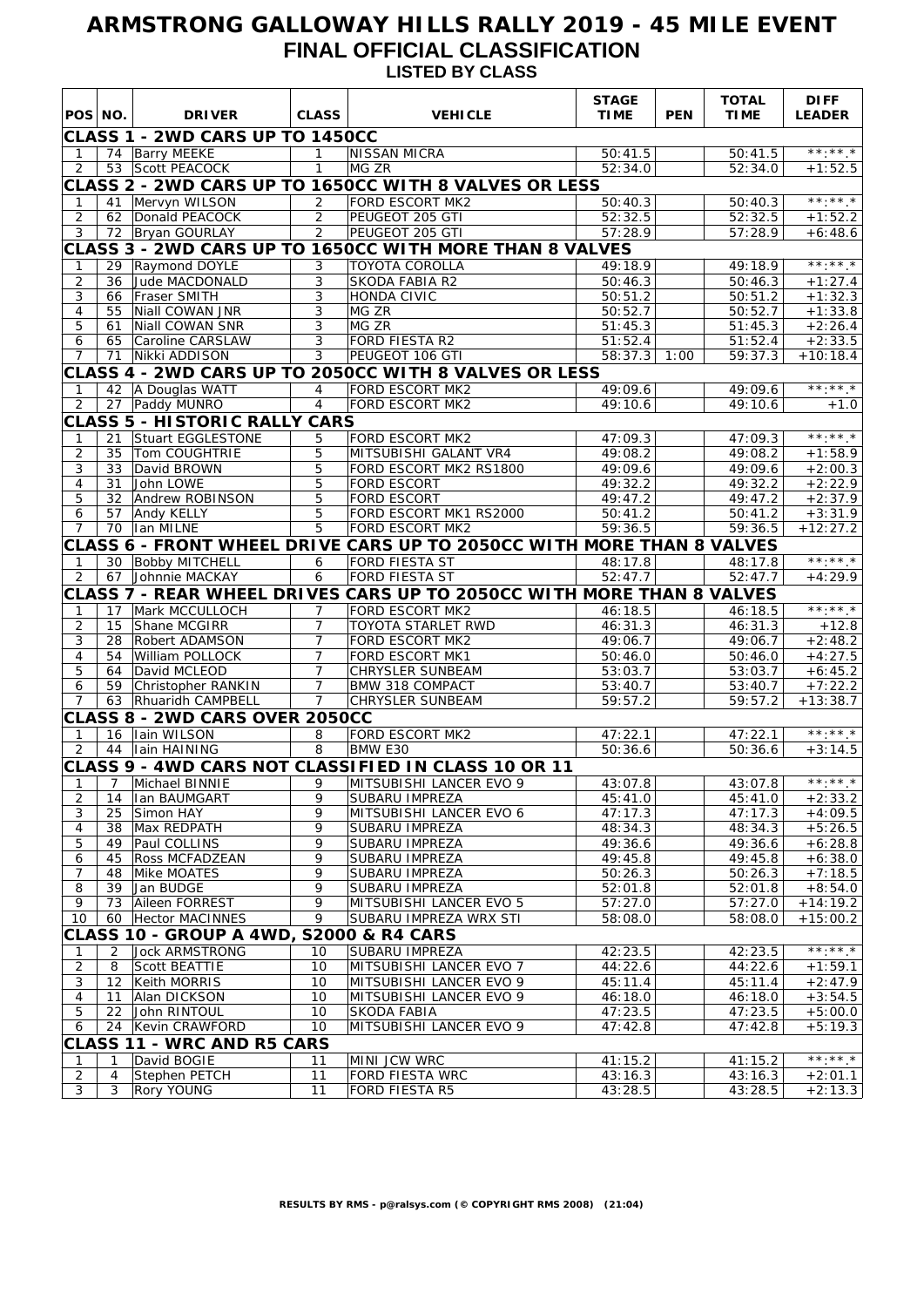### **ARMSTRONG GALLOWAY HILLS RALLY 2019 - 45 MILE EVENT FINAL OFFICIAL CLASSIFICATION PENALTIES**

| ' NO. | <b>DRIVER</b> | <b>CLASS CONTROL</b> | <b>REASON</b> | <b>PENALTY</b> | <b>TOTAL</b> |
|-------|---------------|----------------------|---------------|----------------|--------------|
| 74    | Nikki ADDISON | ᠇┌                   | 16 MINS LATE  |                | :00          |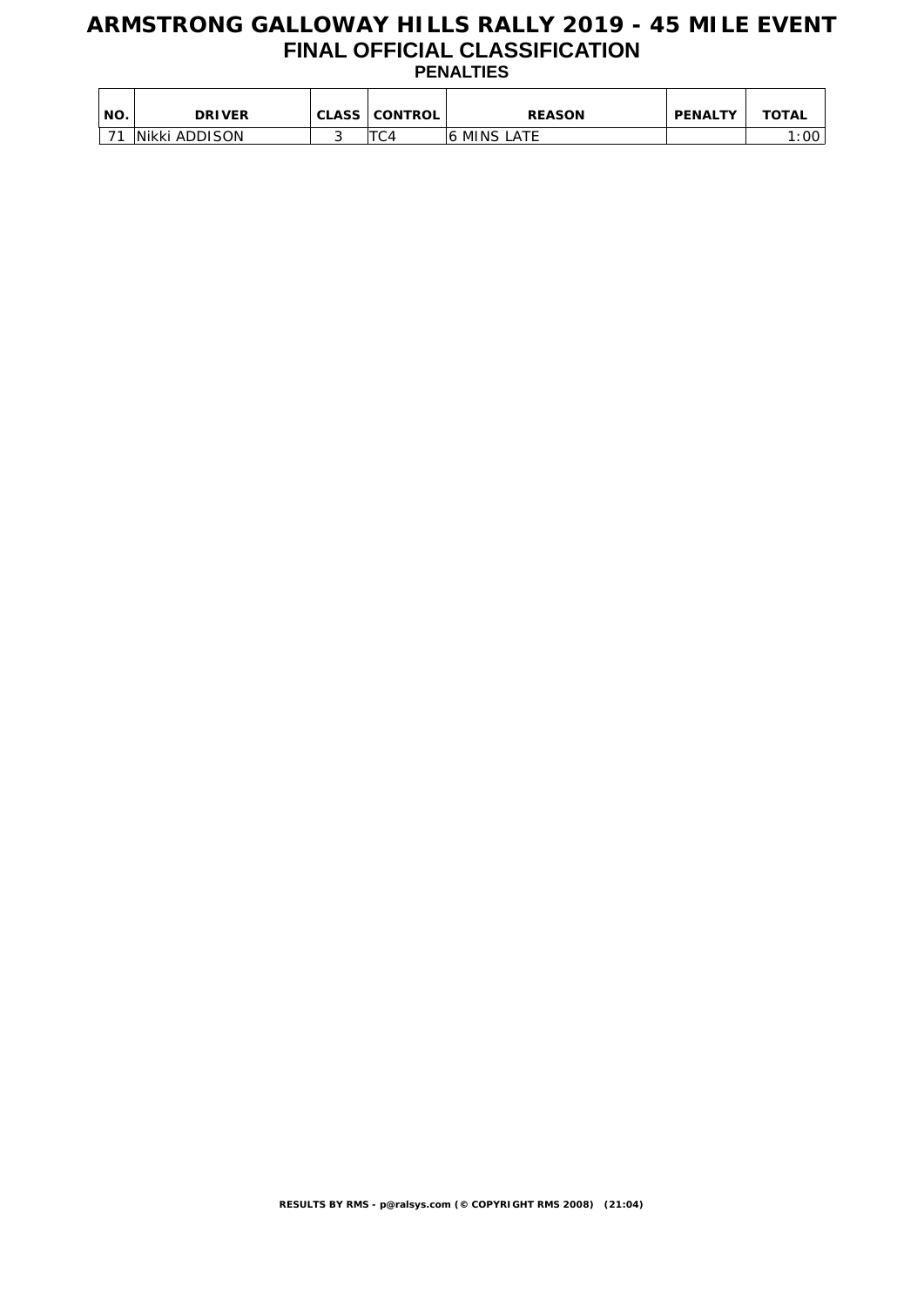## **ARMSTRONG GALLOWAY HILLS RALLY 2019 - 45 MILE EVENT FINAL OFFICIAL CLASSIFICATION RETIREMENTS**

18 RETIREMENTS

| NO. | <b>DRIVER</b><br><b>CO-DRIVER</b>              | <b>CLASS</b>   | <b>VEHICLE</b>           | <b>CONTROL</b><br><b>REASON</b>         |
|-----|------------------------------------------------|----------------|--------------------------|-----------------------------------------|
| 5   | <b>JOHN WINK</b><br><b>NEIL SHANKS</b>         | 11             | HYUNDAI 120 R5           | SF3 - Dunharberry<br><b>MECHANICAL</b>  |
| 6   | <b>ANDREW GALLACHER</b><br><b>JANE NICOL</b>   | 11             | FORD FIESTA R5 +         | SF1 - Dalbeattie<br><b>OFF ROAD</b>     |
| 9   | <b>THOMAS GRAY</b><br><b>HARRY MARCHBANK</b>   | 9              | MITSUBISHI LANCER EVO 9  | SF5 - Raiders Road<br><b>OFF ROAD</b>   |
| 10  | JOE HEGARTY<br><b>DAVID TURKINGTON</b>         | 10             | MITSUBISHI LANCER EVO X  | SF3 - Dunharberry<br>OFF ROAD           |
| 18  | <b>DUNCAN MACDONALD</b><br><b>NEIL ROSS</b>    | $\overline{7}$ | <b>FORD ESCORT MK2</b>   | SF3 - Dunharberry<br>OFF ROAD           |
| 20  | <b>GORDON MURRAY</b><br>DAVID O'BRIEN          | 8              | <b>FORD ESCORT MK2</b>   | TC2 - Cairn Edward<br>RETIRED AFTER SS2 |
| 23  | PETER STEWART<br>CHARLOTTE MCDOWALL            | 10             | VOLKSWAGEN POLO S2000    | TC3 - Dunharberry<br><b>GEARBOX</b>     |
| 26  | <b>ROBERT HARKNESS</b><br><b>MICHAEL CURRY</b> | 10             | MITSUBISHI LANCER EVO 7  | SF3 - Dunharberry<br>RETIRED            |
| 37  | MATTHEW CALDERWOOD<br>PHIL SANDHAM             | 9              | MITSUBISHI LANCER EVO 7  | SF1 - Dalbeattie<br>RETIRED             |
| 40  | <b>PAUL MCKENNA</b><br>STEPHEN CLARK           | 10             | MITSUBISHI LANCER EVO 6  | SF4 - Black Loch<br><b>ENGINE</b>       |
| 43  | JAMIE MCINTYRE<br>DAMIAN GREENALL              | 8              | <b>FORD ESCORT MK2</b>   | SF5 - Raiders Road<br><b>RETIRED</b>    |
| 46  | <b>BRIAN LITTLE</b><br><b>ADAM SEMPLE</b>      | $\overline{4}$ | <b>FORD ESCORT G3</b>    | SF2 - Cairn Edward<br><b>ROLLED</b>     |
| 47  | JOHN O'KANE<br><b>MEGHAN O'KANE</b>            | 4              | <b>FORD ESCORT MK2</b>   | SF4 - Black Loch<br>OFF ROAD            |
| 50  | <b>BILLY THOMSON</b><br><b>IAN WINDRESS</b>    | 10             | <b>FORD FIESTA</b>       | TC3 - Dunharberry<br>MECHANICAL         |
| 52  | <b>ALISTAIR BREARLEY</b><br>PAUL BARBET        | $\overline{7}$ | FORD ESCORT MK2 RS       | TC5 - Raiders Road<br>MECHANICAL        |
| 56  | <b>CHRIS LAWSON</b><br>RICHARD WARDLE          | 3              | <b>VAUXHALL CORSA</b>    | SF2 - Cairn Edward<br>OFF ROAD          |
| 58  | JIM STEPHENSON<br><b>SAM SPENCER</b>           | $\overline{2}$ | <b>TALBOT SUNBEAM TI</b> | SF2 - Cairn Edward<br>OFF ROAD          |
| 69  | <b>PAUL RAWSON</b><br>PAUL WILD                | 5              | <b>FORD ESCORT MK1</b>   | TC3A - Talnotry<br><b>ENGINE</b>        |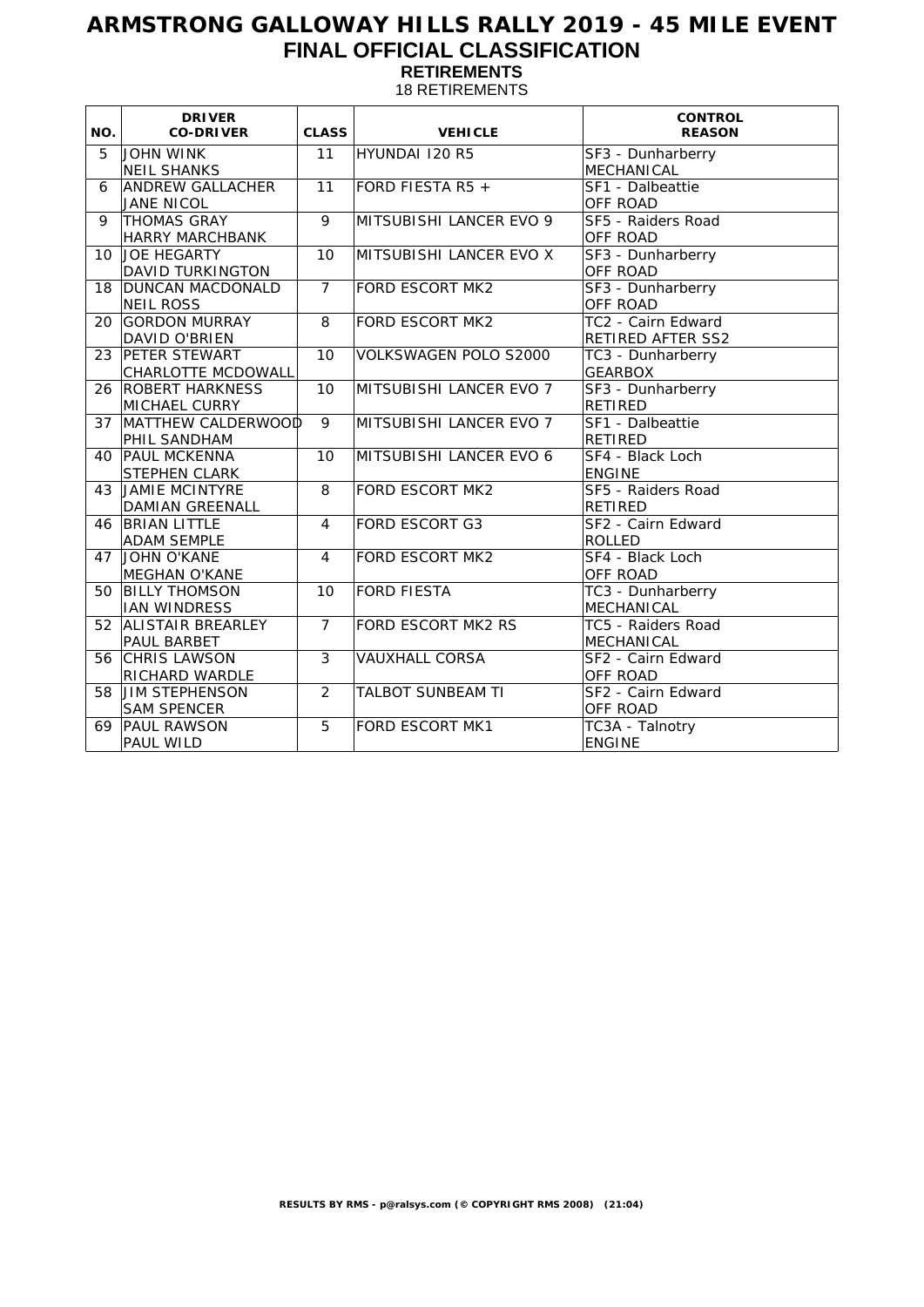# **ARMSTRONG GALLOWAY HILLS RALLY 2019 - 45 MILE EVENT FINAL OFFICIAL CLASSIFICATION STAGE TIMES**

|          |                               |                     | <b>SS1</b>                    | SS <sub>2</sub>                 | SS <sub>3</sub>                | SS <sub>4</sub>             | <b>SS 5</b>               |
|----------|-------------------------------|---------------------|-------------------------------|---------------------------------|--------------------------------|-----------------------------|---------------------------|
| NO.<br>1 | <b>DRIVER</b><br>D. BOGIE     | <b>CLS</b><br>11    | DALB <sub>2</sub><br>8:23.0   | CAIRN<br>8:00.2                 | <b>DUNH1</b><br>6:58.0         | <b>BLACK</b><br>10:07.2     | <b>RAID</b><br>7:46.8     |
| 2        | J. ARMSTRONG                  | 10                  | 8:33.3                        | 8:04.9                          | 7:12.0                         | 10:30.2                     | 8:03.1                    |
| 3        | R. YOUNG                      | 11                  | 8:34.7                        | 8:21.0                          | 7:26.0                         | 10:52.7                     | 8:14.1                    |
| 4        | S. PETCH                      | 11                  | 8:37.7                        | 8:17.5                          | 7:23.0                         | 10:51.6                     | 8:06.5                    |
| 5        | J. WINK                       | 11                  | 8:39.8                        |                                 | 8:23.7 RETIRED                 |                             |                           |
| 6        | A. GALLACHER                  | 11                  |                               | <b>RETIRED SS1 - OFF ROAD</b>   |                                |                             |                           |
| 7<br>8   | M. BINNIE<br>S. BEATTIE       | 9<br>10             | 8:37.3<br>8:53.5              | 8:18.6<br>8:25.9                | 7:19.0<br>7:34.0               | 10:40.4<br>11:00.8          | 8:12.5<br>8:28.4          |
| 9        | T. GRAY                       | 9                   | 9:00.4                        | 8:33.9                          | 7:42.0                         |                             | 11:14.9 RETIRED           |
| 10       | J. HEGARTY                    | 10                  | 8:47.9                        |                                 | 8:28.5 RETIRED                 |                             |                           |
| 11       | A. DICKSON                    | 10                  | 9:09.6                        | 8:54.3                          | 7:53.0                         | 11:28.3                     | 8:52.8                    |
| 12       | K. MORRIS                     | 10                  |                               | $9:07.4$ 8:34.7                 | 7:42.0                         | 11:08.1                     | 8:39.2                    |
| 14       | I. BAUMGART                   | 9                   | 8:55.9                        | 8:48.0                          | 7:46.0                         | 11:28.9                     | 8:42.2                    |
| 15<br>16 | S. MCGIRR<br>I. WILSON        | 7<br>8              | 8:59.0<br>9:11.9              | 8:35.5<br>8:59.7                | 8:38.0<br>8:13.0               | 11:47.8<br>11:38.6          | 8:31.0<br>9:18.9          |
| 17       | M. MCCULLOCH                  | $\overline{7}$      | 9:13.4                        |                                 | $8:56.9$ 7:58.0                | 11:28.4                     | 8:41.8                    |
| 18       | D. MACDONALD                  | 7                   | 9:25.6                        |                                 | 8:56.6 RETIRED                 |                             |                           |
| 19       | P. MCERLEAN                   | $\overline{7}$      | <b>NON-STARTER</b>            |                                 |                                |                             |                           |
| 20       | G. MURRAY                     | 8                   |                               | 16:00.0 RETIRED                 |                                |                             |                           |
| 21       | S. EGGLESTONE                 | 5                   | 9:29.6                        | 9:03.1                          | 8:12.0                         | 11:32.9                     | 8:51.7                    |
| 22<br>23 | J. RINTOUL<br>P. STEWART      | 10<br>10            | 9:22.1<br>9:24.1              | 8:55.4                          | 8:09.0<br>8:59.9 RETIRED       | 11:44.0                     | 9:13.0                    |
| 24       | K. CRAWFORD                   | 10                  | 9:06.5                        | 9:11.0                          | 8:13.0                         | 12:03.7                     | 9:08.6                    |
| 25       | S. HAY                        | 9                   | 9:26.6                        | 8:59.4                          | 8:07.0                         | 11:41.4                     | 9:02.9                    |
| 26       | R. HARKNESS                   | 10                  | 9:47.2                        |                                 | 8:49.1 RETIRED                 |                             |                           |
| 27       | P. MUNRO                      | 4                   | 9:40.6                        | 9:26.6                          | 8:31.0                         | 12:07.8                     | 9:24.6                    |
| 28       | R. ADAMSON                    | 7                   | 9:53.7                        | 9:19.7                          | 8:29.0                         | 12:00.9                     | 9:23.4                    |
| 29       | R. DOYLE                      | 3                   | 9:43.6                        | 9:26.7                          | 8:19.0                         | 12:21.0                     | 9:28.6                    |
| 30<br>31 | <b>B. MITCHELL</b><br>J. LOWE | 6<br>5              | 9:30.9<br>10:00.6             | 9:15.7<br>9:24.2                | 8:20.0<br>8:23.0               | 12:01.6<br>12:26.7          | 9:09.6<br>9:17.7          |
| 32       | A. ROBINSON                   | $\overline{5}$      | 10:01.0                       | 9:30.4                          | 8:29.0                         | 12:16.4                     | 9:30.4                    |
| 33       | D. BROWN                      | 5                   | 9:41.1                        | 9:39.6                          | 8:32.0                         | 12:03.3                     | 9:13.6                    |
| 34       | D. FORREST                    | 5                   | <b>NON-STARTER</b>            |                                 |                                |                             |                           |
| 35       | T. COUGHTRIE                  | 5                   | 9:45.5                        | 9:10.3                          | 8:23.0                         | 12:27.9                     | 9:21.5                    |
| 36       | J. MACDONALD                  | 3                   | 10:10.7                       | 9:28.3                          | 8:26.0                         | 12:41.2                     | 10:00.1                   |
| 37<br>38 | M. CALDERWOOD<br>M. REDPATH   | 9<br>9              | 9:39.2                        | RETIRED SS1 - RETIRED<br>9:11.7 | 8:15.0                         | 12:06.0                     | 9:22.4                    |
| 39       | J. BUDGE                      | 9                   | 10:15.4                       | 9:51.8                          | 9:10.0                         | 12:56.6                     | 9:48.0                    |
| 40       | P. MCKENNA                    | 10                  | 9:23.9                        | 9:04.8                          |                                | $9:39.0$ RETIRED            |                           |
| 41       | M. WILSON                     | $\overline{2}$      | 9:49.2                        | 9:51.3                          | 8:50.0                         | 12:34.3                     | 9:35.5                    |
| 42       | A. WATT                       | $\overline{4}$      | 9:50.6                        | 9:18.9                          | 8:30.0                         | 12:12.8                     | 9:17.3                    |
| 43       | J. MCINTYRE                   | 8                   | 10:11.5                       | 14:58.6                         | 8:31.0                         |                             | 12:13.0 <b>RETIRED</b>    |
| 44<br>45 | I. HAINING<br>R. MCFADZEAN    | 8<br>$\overline{9}$ | 9:59.2                        | 9:39.0<br>$9:45.6$ $9:24.1$     | 8:36.0                         | 12:49.0<br>$8:30.0$ 12:50.3 | 9:33.4<br>9:15.8          |
| 46       | <b>B.</b> LITTLE              | 4                   |                               |                                 | 9:58.2 RETIRED SS2 - ROLLED    |                             |                           |
| 47       | J. O'KANE                     | 4                   | 10:14.2                       | 9:50.7                          |                                | $9:18.0$ RETIRED            |                           |
| 48       | M. MOATES                     | 9                   | 9:58.7                        | 9:02.8                          | 8:42.0                         | 12:41.8                     | 10:01.0                   |
| 49       | P. COLLINS                    | 9                   | 9:51.2                        | 9:03.7                          | 8:32.0                         | 12:36.4                     | 9:33.3                    |
| 50       | <b>B. THOMSON</b>             | 10                  | 10:46.2                       |                                 | 17:00.0 RETIRED                |                             |                           |
| 51       | R. ROOK<br>A. BREARLEY        | 2                   | <b>NON-STARTER</b>            |                                 |                                |                             |                           |
| 52<br>53 | S. PEACOCK                    | 7<br>$\mathbf{1}$   | 10:25.2<br>10:20.1            | 10:13.9<br>10:03.5              | 9:31.0<br>9:19.0               | 13:19.2                     | 20:48.9 RETIRED<br>9:32.2 |
| 54       | W. POLLOCK                    | 7                   | 9:59.6                        | 9:50.6                          | 8:55.0                         | 12:30.9                     | 9:29.9                    |
| 55       | N. COWAN JNR                  | $\overline{3}$      | 10:05.6                       | 9:36.8                          | 8:48.0                         | 12:49.5                     | 9:32.8                    |
| 56       | C. LAWSON                     | 3                   |                               |                                 | 10:36.9 RETIRED SS2 - OFF ROAD |                             |                           |
| 57       | A. KELLY                      | 5                   | 10:09.0                       | 9:40.4                          | 8:43.0                         | 12:31.4                     | 9:37.4                    |
| 58       | J. STEPHENSON                 | $\overline{2}$      |                               |                                 | 10:28.4 RETIRED SS2 - OFF ROAD |                             |                           |
| 59<br>60 | C. RANKIN<br>H. MACINNES      | 7<br>9              | 10:26.8<br>11:06.1            | 10:04.5<br>10:26.0              | 9:00.0<br>9:30.0               | 14:15.3<br>16:24.5          | 9:54.1<br>10:41.4         |
| 61       | N. COWAN SNR                  | $\overline{3}$      | 10:07.6                       | 9:56.7                          | 8:57.0                         | 13:01.1                     | 9:42.9                    |
| 62       | D. PEACOCK                    | 2                   | 10:27.8                       | 9:58.2                          | 9:08.0                         | 13:19.5                     | 9:39.0                    |
| 63       | R. CAMPBELL                   | $\overline{7}$      | 10:28.7                       | 10:16.7                         | 9:40.0                         | 13:40.6                     | 15:51.2                   |
| 64       | D. MCLEOD                     | 7                   | 10:20.8                       | 10:23.8                         | 9:04.0                         | 13:11.8                     | 10:03.3                   |
| 65       | C. CARSLAW                    | 3                   | 10:25.6                       | 9:51.2                          | 8:49.0                         | 12:58.1                     | 9:48.5                    |
| 66       | F. SMITH                      | $\overline{3}$      | 10:06.2                       | 9:48.7                          | 8:52.0                         | 12:35.7                     | 9:28.6                    |
| 67<br>68 | J. MACKAY<br>D. MCDONALD      | 6<br>9              | 10:20.5<br><b>NON-STARTER</b> | 10:12.4                         | 9:15.0                         | 13:15.2                     | 9:44.6                    |
| 69       | P. RAWSON                     | 5                   | 10:17.0                       | 10:07.3                         |                                | $9:23.0$ RETIRED            |                           |
| 70       | I. MILNE                      | 5                   | 11:45.3                       | 11:23.3                         | 10:32.0                        | 15:00.6                     | $\overline{10:}55.3$      |
| 71       | N. ADDISON                    | 3                   | 11:54.8                       | 10:54.8                         | 10:08.0                        | 14:27.0                     | 11:12.7                   |
| 72       | B. GOURLAY                    | 2                   | 11:10.0                       | 10:50.5                         | 9:53.0                         | 14:47.2                     | 10:48.2                   |

**RESULTS BY RMS - p@ralsys.com (© COPYRIGHT RMS 2008) (21:04)**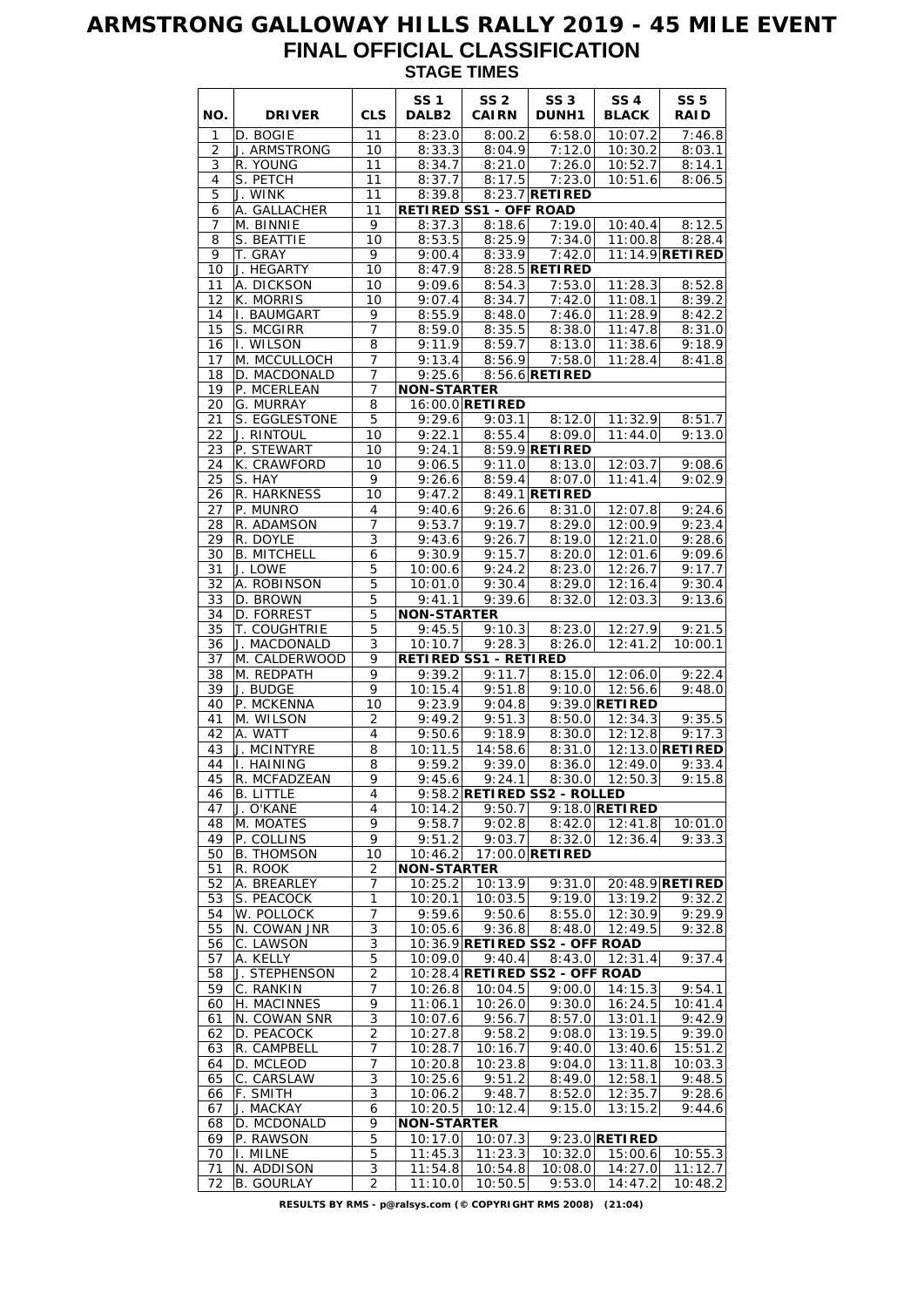# **ARMSTRONG GALLOWAY HILLS RALLY 2019 - 45 MILE EVENT FINAL OFFICIAL CLASSIFICATION STAGE TIMES**

| NO. | <b>DRIVER</b>   | <b>CLS</b> | SS <sub>1</sub> | SS <sub>2</sub><br>DALB2   CAIRN   DUNH1 | SS <sub>3</sub>               | SS 4<br><b>BLACK</b> | SS <sub>5</sub><br><b>RAID</b> |
|-----|-----------------|------------|-----------------|------------------------------------------|-------------------------------|----------------------|--------------------------------|
|     | 73   A. FORREST |            | 11:08.0         |                                          | $10:40.0$ $10:00.0$ $14:43.0$ |                      | 10:56.0                        |
| 74  | IB. MEEKE       |            | 10:09.9         | 9:40.9                                   | 8:36.0                        | 12:40.4              | 9:34.3                         |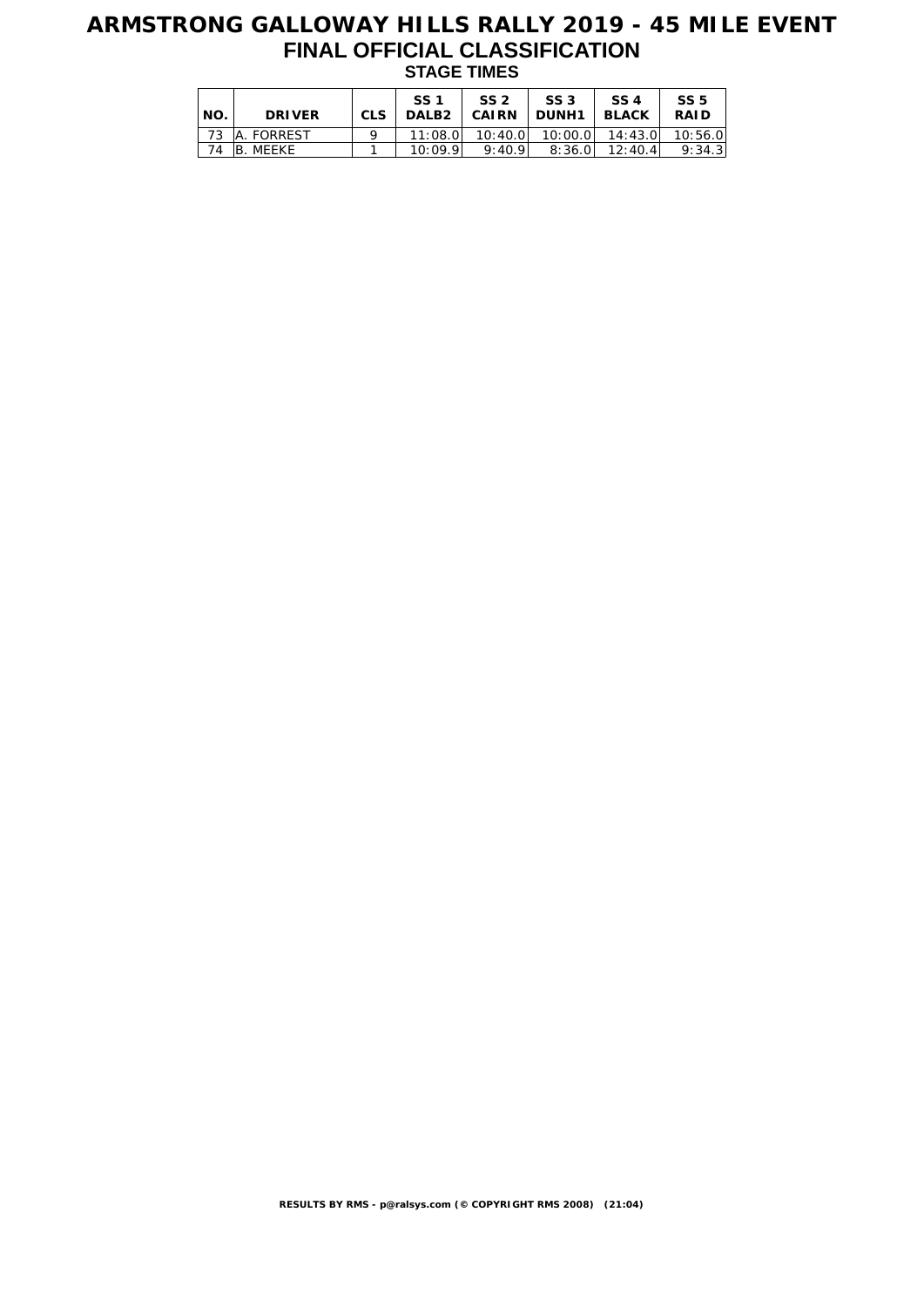## **ARMSTRONG GALLOWAY HILLS RALLY 2019 - 45 MILE EVENT FINAL OFFICIAL CLASSIFICATION STAGE POSITIONS**

| <b>POS</b>     | <b>SS1</b><br>DALB <sub>2</sub> | SS <sub>2</sub><br><b>CAIRN</b> | SS <sub>3</sub><br><b>DUNH1</b>               | SS <sub>4</sub><br><b>BLACK</b> | <b>SS 5</b><br><b>RAID</b> |
|----------------|---------------------------------|---------------------------------|-----------------------------------------------|---------------------------------|----------------------------|
| 1              | 1                               | 1                               | 1                                             | 1                               | 1                          |
| $\overline{2}$ | $\overline{c}$                  | 2                               | $\overline{c}$                                | $\overline{2}$                  | 2                          |
| 3              | 3                               | 4                               | 7                                             | 7                               | 4                          |
| 4              | 7                               | 7                               | 4                                             | 4                               | 7                          |
| 5              | 4                               | 3                               | 3                                             | 3                               | 3                          |
| 6              | 5                               | 5                               | 8                                             | 8                               | 8                          |
| 7              | 10<br>8                         | 8<br>10                         | 9<br>$\overline{12}$ =                        | 12<br>9                         | 15<br>12                   |
| 8<br>9         | 14                              | 9                               | 14                                            | 11                              | 17                         |
| 10             | 15                              | 12                              | 11                                            | 17                              | $\overline{1}4$            |
| 11             | 9                               | 15                              | 17                                            | 14                              | 21                         |
| 12             | 24                              | 14                              | 25                                            | 21                              | 11                         |
| 13             | 12                              | 26                              | 22                                            | 16                              | 25                         |
| 14             | 11                              | 11                              | 21                                            | 25                              | 24                         |
| 15             | 16                              | 22                              | 16                                            | 22                              | 30                         |
| 16             | 17                              | 18                              | $24 =$                                        | 15                              | 22                         |
| 17             | 22                              | 17                              | 38                                            | 28                              | 33                         |
| 18             | 40                              | 25                              | 29                                            | 30                              | 45                         |
| 19             | 23                              | 16                              | 30                                            | 33                              | 42                         |
| 20             | 18                              | 23                              | 31                                            | 24                              | 31                         |
| 21             | 25                              | 48                              | $35 =$                                        | 38                              | 16                         |
| 22             | 21                              | 21                              | 36                                            | 27                              | 35                         |
| 23             | 30                              | 49                              | 28                                            | 42                              | 38                         |
| 24             | 38                              | 40                              | $32 =$                                        | 43                              | 28                         |
| 25             | 27                              | 35                              | 42                                            | 32                              | 27                         |
| 26             | 33                              | 24                              | $45=$                                         | 29                              | 29                         |
| 27             | 29                              | 38                              | 27                                            | 31                              | $66 =$                     |
| 28             | 35                              | 30                              | $43 =$                                        | 35                              | 54                         |
| 29             | 45                              | 42                              | 33                                            | 54                              | 32                         |
| 30             | 26                              | 28                              | $49 =$                                        | 57                              | 53                         |
| 31             | 41                              | 45                              | 44                                            | 41                              | 55                         |
| 32             | 42                              | 31                              | $74 =$                                        | 66                              | 49                         |
| 33<br>34       | 49<br>28                        | 27<br>29                        | 15<br>48                                      | 49<br>74                        | 44<br>74                   |
| 35             | 46                              | 36                              | 57                                            | 36                              | 41                         |
| 36             | 48                              | 32                              | 55                                            | 48                              | 57                         |
| 37             | 44                              | 55                              | 65                                            | 44                              | 62                         |
| 38             | 54                              | 44                              | 41                                            | 55                              | 61                         |
| 39             | 31                              | 33                              | 66                                            | 45                              | 67                         |
| 40             | 32                              | 57                              | 54                                            | 39                              | 39                         |
| 41             | 55                              | 74                              | 61                                            | 65                              | 65                         |
| 42             | 66                              | 66                              | 59                                            | 61                              | 59                         |
| 43             | 61                              | 54                              | 64                                            | 64                              | 36                         |
| 44             | 57                              | 47                              | 62                                            | 67                              | $\overline{48}$            |
| 45             | 74                              | 65                              | 39                                            | 53                              | 64                         |
| 46             | 36                              | 41                              | 67                                            | 62                              | 60                         |
| 47             | 43                              | 39                              | 47                                            | 63                              | 72                         |
| 48             | 47                              | 61                              | 53                                            | 59                              | 70                         |
| 49             | 39                              | 62                              | 69                                            | 71                              | 73                         |
| 50             | 69                              | 53                              | 60                                            | 73                              | 71                         |
| 51             | 53                              | 59                              | 52                                            | 72                              | 63                         |
| 52             | 67                              | 69                              | 40                                            | 70                              |                            |
| 53             | 64                              | 67                              | 63                                            | 60                              |                            |
| 54             | 52                              | 52                              | 72                                            | 52                              |                            |
| 55             | 65                              | 63                              | 73                                            |                                 |                            |
| 56             | 59                              | 64                              | 71                                            |                                 |                            |
| 57             | 62<br>58                        | 60<br>73                        | 70                                            |                                 |                            |
| 58<br>59       | 63                              | 72                              |                                               |                                 |                            |
| 60             | 56                              | 71                              |                                               |                                 |                            |
| 61             | 50                              | 70                              |                                               |                                 |                            |
| 62             | 60                              | 43                              |                                               |                                 |                            |
| 63             | 73                              | 50                              |                                               |                                 |                            |
| 64             | 72                              |                                 |                                               |                                 |                            |
| 65             | 70                              |                                 |                                               |                                 |                            |
| 66             | 71                              |                                 |                                               |                                 |                            |
| 67             | 20                              |                                 |                                               |                                 |                            |
|                |                                 |                                 | '=' MEANS EQUAL TIME WITH PREVIOUS COMPETITOR |                                 |                            |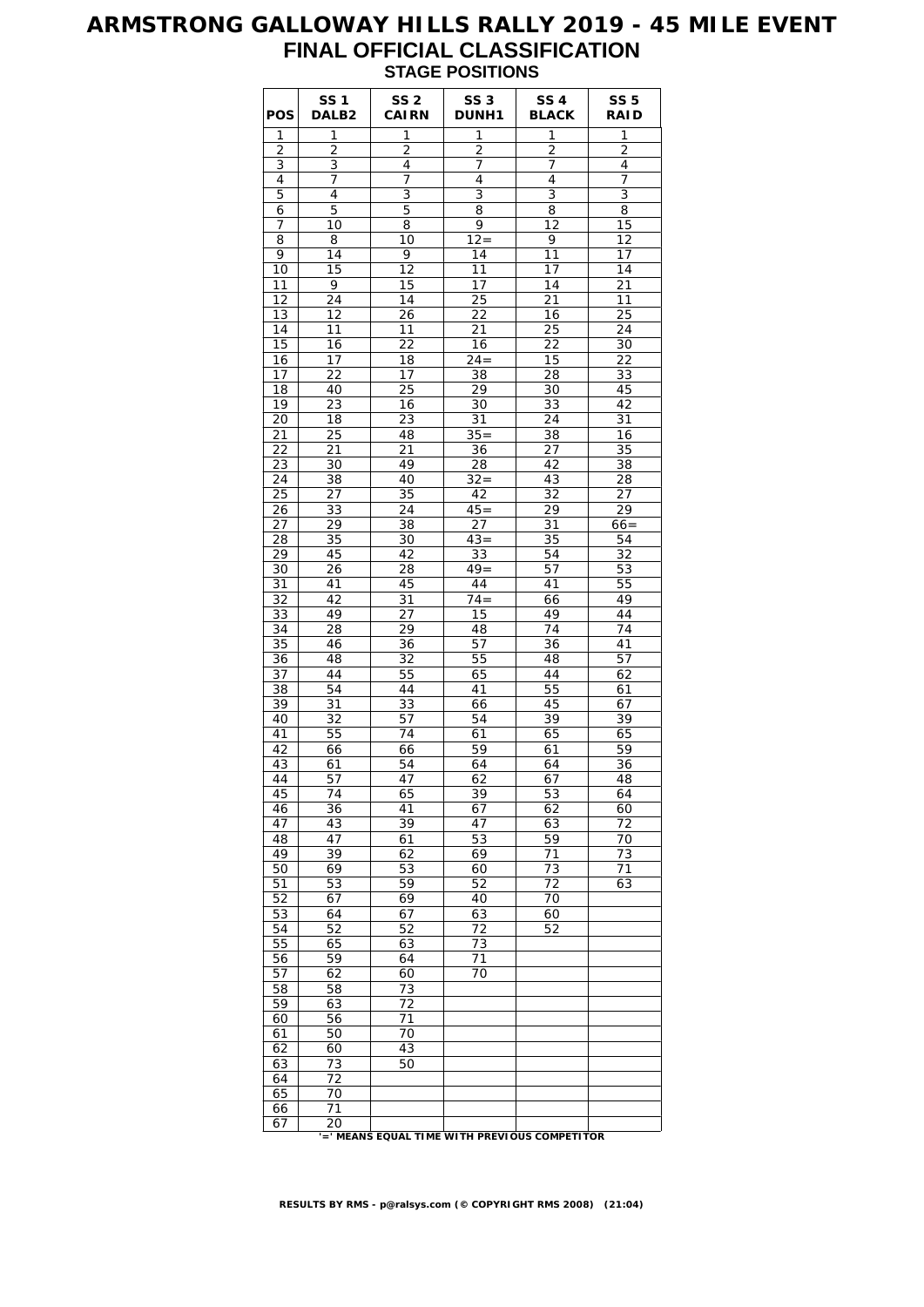### **ARMSTRONG GALLOWAY HILLS RALLY 2019 - 45 MILE EVENT FINAL OFFICIAL CLASSIFICATION LEADING STAGE POSITIONS**

| NO. | <b>DRIVER</b>                                                                                         | 1st | 2nd                                                       | 3rd            | 4th | 5th | 6th            | 7th            | 8th |                |   |   |   |   |   | 9th   10th   11th   12th   13th   14th   15th |
|-----|-------------------------------------------------------------------------------------------------------|-----|-----------------------------------------------------------|----------------|-----|-----|----------------|----------------|-----|----------------|---|---|---|---|---|-----------------------------------------------|
|     | DAVID BOGIE                                                                                           | 5.  |                                                           |                |     |     |                |                |     |                |   |   |   |   |   |                                               |
| 2   | <b>JOCK ARMSTRONG</b>                                                                                 |     | 5                                                         |                |     |     |                |                |     |                |   |   |   |   |   |                                               |
| 4   | <b>STEPHEN PETCH</b>                                                                                  |     |                                                           | 2              | 2   | 1   |                |                |     |                |   |   |   |   |   |                                               |
| 7   | <b>MICHAEL BINNIE</b>                                                                                 |     |                                                           | $\overline{2}$ | 3   |     |                |                |     |                |   |   |   |   |   |                                               |
| 3   | <b>RORY YOUNG</b>                                                                                     |     |                                                           | 1              |     | 4   |                |                |     |                |   |   |   |   |   |                                               |
| 8   | <b>SCOTT BEATTIE</b>                                                                                  |     |                                                           |                |     |     | 3              | 1              | 1   |                |   |   |   |   |   |                                               |
| 5   | <b>JOHN WINK</b>                                                                                      |     |                                                           |                |     |     | $\overline{2}$ |                |     |                |   |   |   |   |   |                                               |
| 12  | <b>KEITH MORRIS</b>                                                                                   |     |                                                           |                |     |     |                | $\overline{2}$ |     |                | 1 |   |   | 1 |   |                                               |
| 10  | <b>JOE HEGARTY</b>                                                                                    |     |                                                           |                |     |     |                |                |     |                |   |   |   |   |   |                                               |
| 15  | <b>SHANE MCGIRR</b>                                                                                   |     |                                                           |                |     |     |                |                |     |                | 1 |   |   |   |   |                                               |
| 9   | <b>THOMAS GRAY</b>                                                                                    |     |                                                           |                |     |     |                |                |     | 1              |   | 1 |   |   |   |                                               |
| 14  | <b>IAN BAUMGART</b>                                                                                   |     |                                                           |                |     |     |                |                |     | $\overline{2}$ | 1 | и | 1 |   |   |                                               |
| 17  | <b>MARK MCCULLOCH</b>                                                                                 |     |                                                           |                |     |     |                |                |     | 1              | 1 | 1 |   |   |   |                                               |
| 11  | ALAN DICKSON                                                                                          |     |                                                           |                |     |     |                |                |     | 1              | 1 |   | 1 |   | 2 |                                               |
| 21  | STUART EGGLESTONE                                                                                     |     |                                                           |                |     |     |                |                |     |                |   | 1 |   |   | 1 |                                               |
| 24  | KEVIN CRAWFORD                                                                                        |     |                                                           |                |     |     |                |                |     |                |   |   |   |   | 1 | 1                                             |
| 25  | <b>SIMON HAY</b>                                                                                      |     |                                                           |                |     |     |                |                |     |                |   |   |   |   |   |                                               |
| 22  | <b>JOHN RINTOUL</b>                                                                                   |     |                                                           |                |     |     |                |                |     |                |   |   |   | и |   | $\overline{2}$                                |
| 16  | <b>JAIN WILSON</b>                                                                                    |     |                                                           |                |     |     |                |                |     |                |   |   |   | h |   | $\overline{2}$                                |
| 26  | <b>ROBERT HARKNESS</b>                                                                                |     |                                                           |                |     |     |                |                |     |                |   |   |   | 1 |   |                                               |
| 30  | <b>BOBBY MITCHELL</b>                                                                                 |     |                                                           |                |     |     |                |                |     |                |   |   |   |   |   |                                               |
|     | WHERE TWO COMPETITORS HAVE EQUAL POSITIONS. BOTH CREDITED WITH POSITION - NOTIONAL TIMES NOT INCLUDED |     | TOTAL NUMBER OF FASTEST TIMES, SECOND FASTEST TIMES, ETC. |                |     |     |                |                |     |                |   |   |   |   |   |                                               |